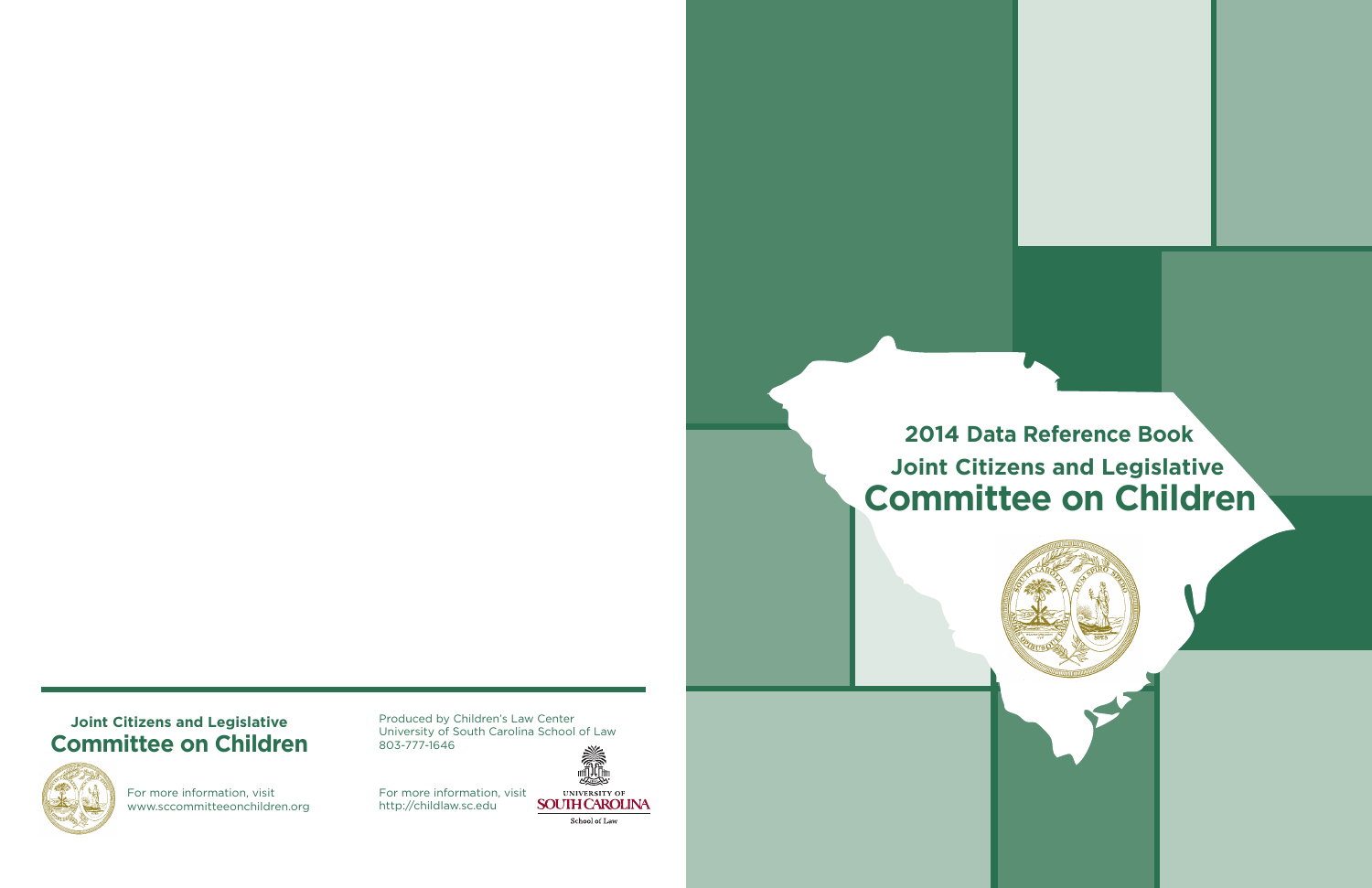# **Joint Citizens and Legislative Committee on Children**

#### Membership

#### **Appointed by the President Pro Tempore of the Senate:**

Senator Michael L. Fair, Greenville, Chair Senator C. Bradley Hutto, Orangeburg Senator Darrell Jackson, Columbia

#### **Appointed by the Speaker of the House:**

Representative Shannon S. Erickson, Beaufort, Vice Chair Representative Mia S. McLeod, Columbia Representative L. Kit Spires, Pelion

#### **Appointed by the Governor:**

Ms. Marie M. Land, Manning Mr. W. Derek Lewis, Greenville Mr. George M. Milner, Summerville

#### **Ex Officio:**

| Director, Department of Disabilities and Special Needs  Beverly A. H. Buscemi, Columbia |  |
|-----------------------------------------------------------------------------------------|--|
|                                                                                         |  |
|                                                                                         |  |
|                                                                                         |  |
|                                                                                         |  |
| Committee website: http://www.sccommitteeonchildren.org/                                |  |

#### **Committee Staff:**

#### Children's Law Center, University of South Carolina School of Law

| $100011$ $100110$ $10100$ |  |  |  |  |
|---------------------------|--|--|--|--|

1600 Hampton Street, Suite 502 Columbia, South Carolina 29208

> (803) 777-1646 http://childlaw.sc.edu/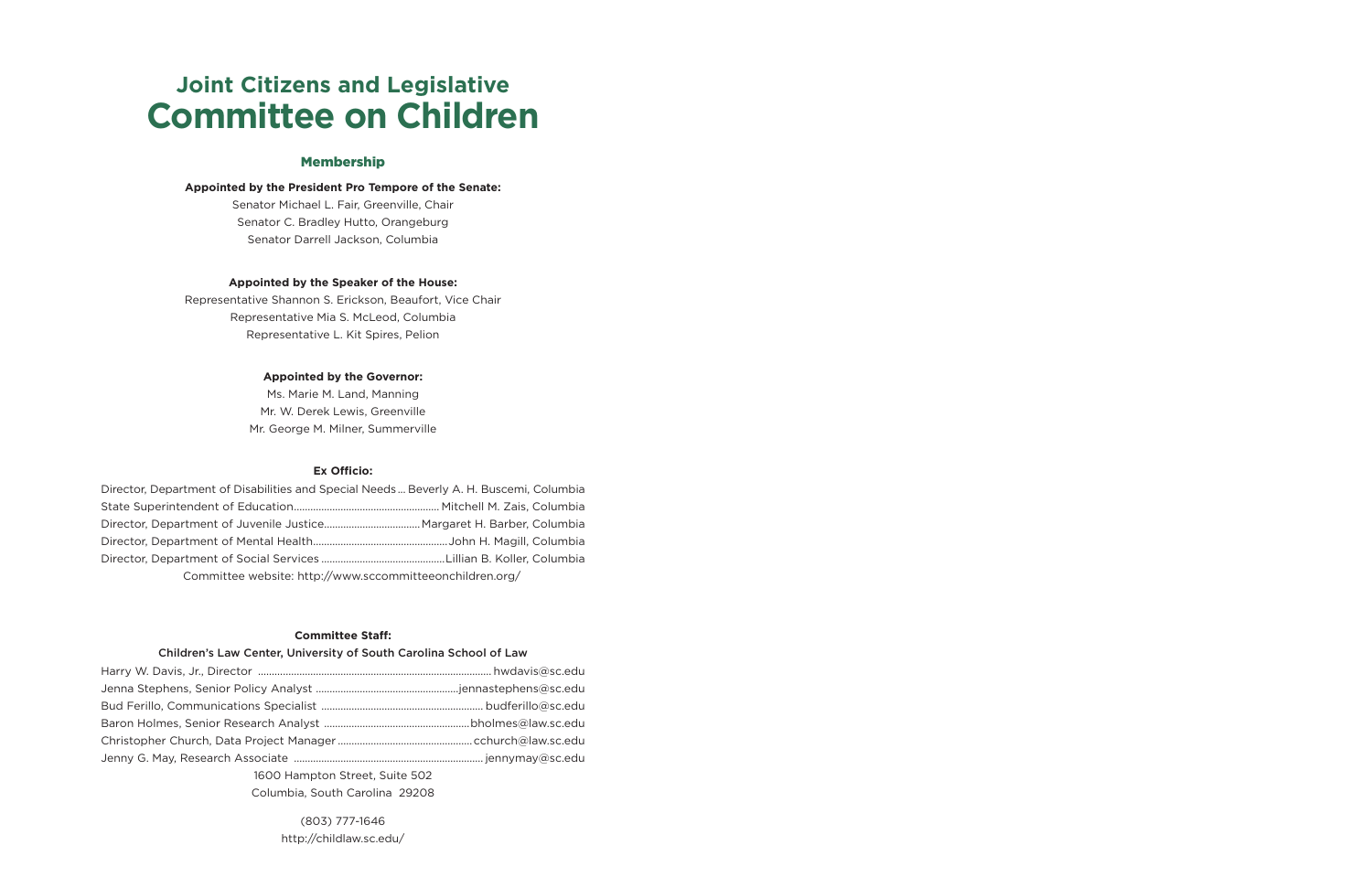

## STATE OF SOUTH CAROLINA JOINT CITIZENS AND LEGISLATIVE COMMITTEE ON CHILDREN

My Fellow South Carolinians:

On behalf of the Joint Citizens and Legislative Committee on Children and its staff from the Children's Law Center of the USC School of Law, we are pleased to provide you with this 2014 Data Reference Book. Earlier this year, the Committee on Children issued its 2014 Annual Report, which contained findings and recommendations for action on a variety of issues impacting the well-being of South Carolina's children. This document will supply you with much of the research to support the annual report.

The Committee on Children studies issues and makes legislative and policy recommendations designed to improve the well-being of children in South Carolina. Annually, the Committee on Children conducts public hearings and collects data to support its policy and legislative work. The data are reported in this data reference book.

The data contained herein indicates that the children of our state face challenges to their health, safety, and education.

We urge you to put this information to good use as you consider the implications of the data and contemplate policy recommendations for future study and action.

Our thanks to all those who contributed to compiling this report. May it serve our children well.

Wike Fair

Chair Vice Chair

Ahannon A. Erickson

Michael L. Fair Shannon S. Erickson

MICHAEL L. FAIR CHAIR

SHANNON S. ERICKSON VICE CHAIR

SENATE MEMBERS C. BRADLEY HUTTO DARRELL JACKSON

HOUSE MEMBERS MIA McLEOD L. KIT SPIRES

CITIZEN MEMBERS MARIE M. LAND W. DEREK LEWIS GEORGE M. MILNER

EX-OFFICIO MEMBERS MARGARET H. BARBER, DJJ BEVERLY A. BUSCEMI, DDSN AMBER GILLUM, DSS JOHN H. MAGILL, DMH MITCHELL M. ZAIS, DEPT. OF EDUCATION

STAFF HARRY W. DAVIS, JR. CHILDREN'S LAW CENTER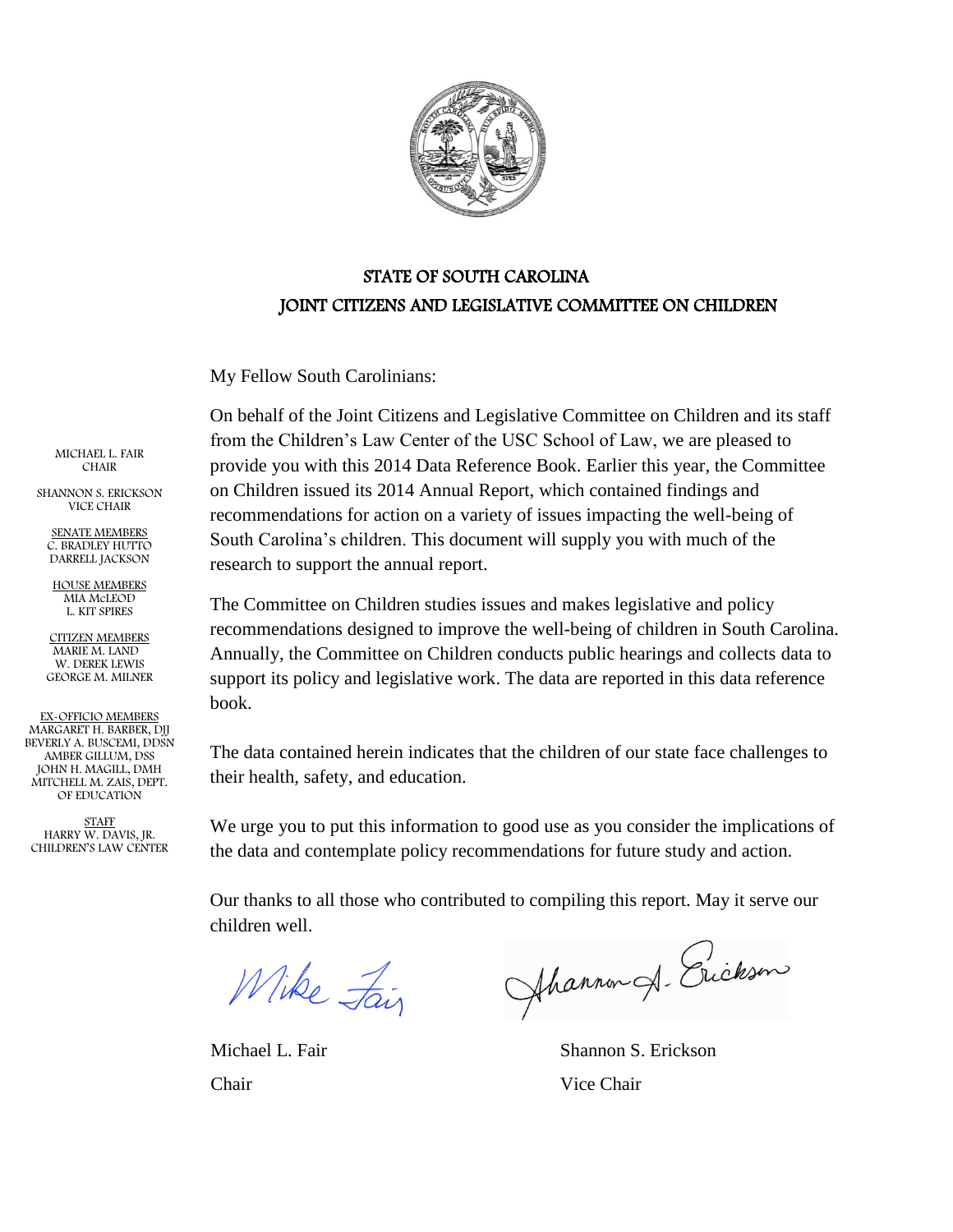## **HOW TO USE THIS DATA REFERENCE BOOK**

A number of indicators were selected for inclusion in this report to enhance understanding of the well-being of children in the categories of safety (see page 2), health (page 9), education (page 14), responsibility (page 19), and support (page 23). These indicators were selected based on an extensive review of literature and discussion with leaders of child-serving state agencies to comprehensively address priority areas and measure progress across childhood lifespan. Each year the Data Reference Book evolves to inform child welfare professionals in their efforts to keep children safe, healthy, educated, responsible, and supported.

**Definitions:** Data are presented in counts, percentages, or rates. The analyses are presented as percent change over two different time periods.

*Count:* the number of cases identified that year. This measure is most useful for determining the impact, or burden, that a condition places on communities or institutions.

Example: In 2012, 101,938 children sustained non-fatal injuries. In 2006, the earliest year, 104,580 children sustained non-fatal injuries.

*Percent:* a proportion multiplied by 100. This is a standardized measure that is most useful for comparing across populations, such as other states or at the national level.

Example: In 2011, 70% of children in South Carolina were immunized with the 4313314 vaccination series; or 70 out of every 100 children were vaccinated.

*Rate:* a proportion multiplied by a relevant constant, typically between 1,000 and 100,000. Like a percent, this is another standardized measure that is most useful for comparing to other states or national level data. A rate is more useful for comparing less-common conditions or when more precise estimates are desired.

> Example: In 2010, for every 10,000 individuals in South Carolina, 36.9 of them were victims of family violence.

**Tables:** There are five summary tables, one for each set of indicators: safety, health, education, responsibility, and support. Data from the earliest year are presented in column 1, and are within the range from 2005 – 2009 depending on the particular indicator. Data from the most recent year are presented in column 2, and are within the range of 2011 to 2013, depending on the indicator.

**Graphs:** Indicators with data from at least three consecutive years are also presented as line graphs, which are useful for observing trends over time. Bar graphs were used to visualize data with multiple subgroups, such as age-groups or types of abuse. In each graph, the year is on the horizontal axis (x-axis) and the count, percent, or rate is on the vertical axis (y-axis).

**Relevance:** A brief interpretation of the observed trend in South Carolina and a comparison with national levels is included below each graph.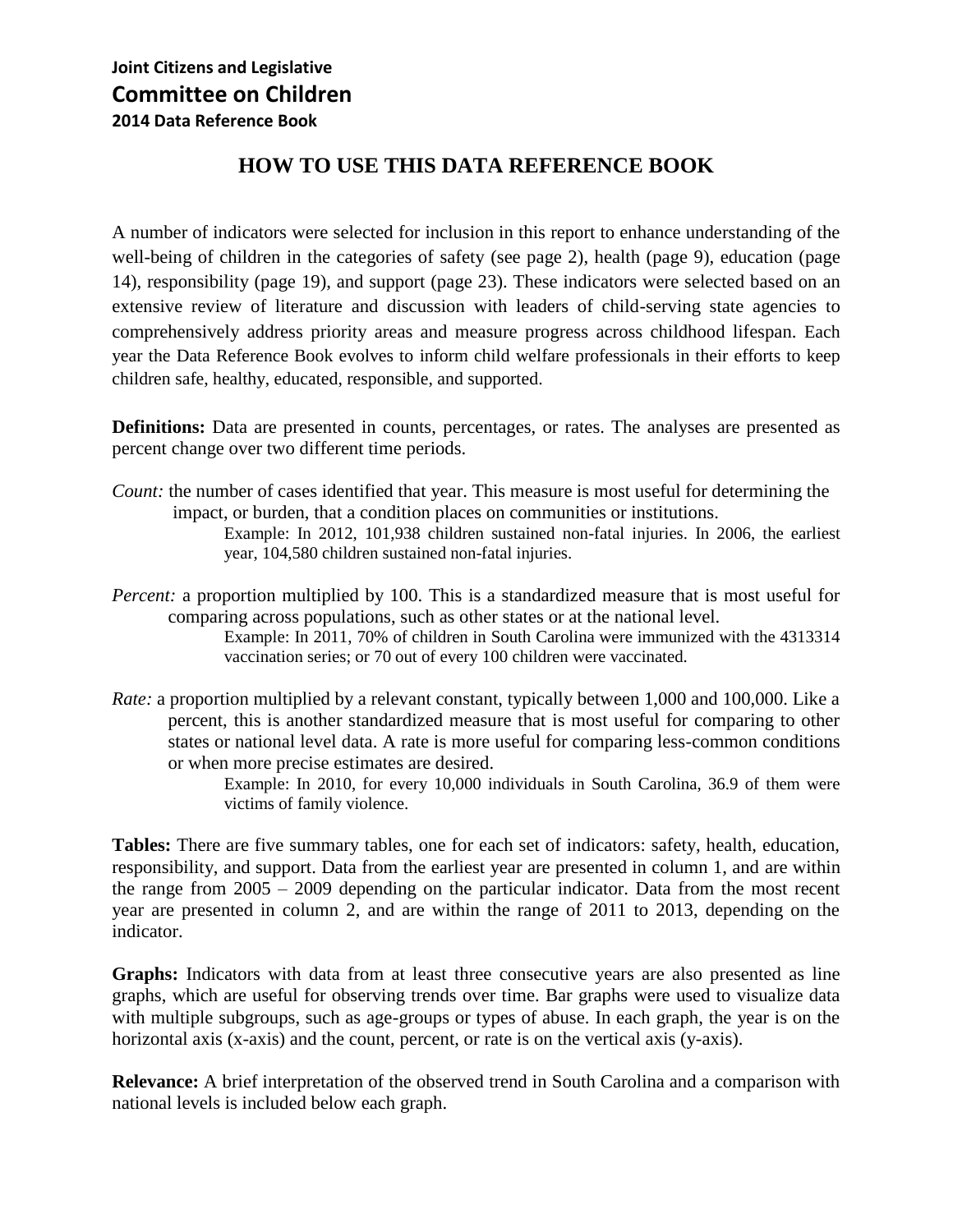## **2014 DATA REFERENCE BOOK TABLE OF CONTENTS**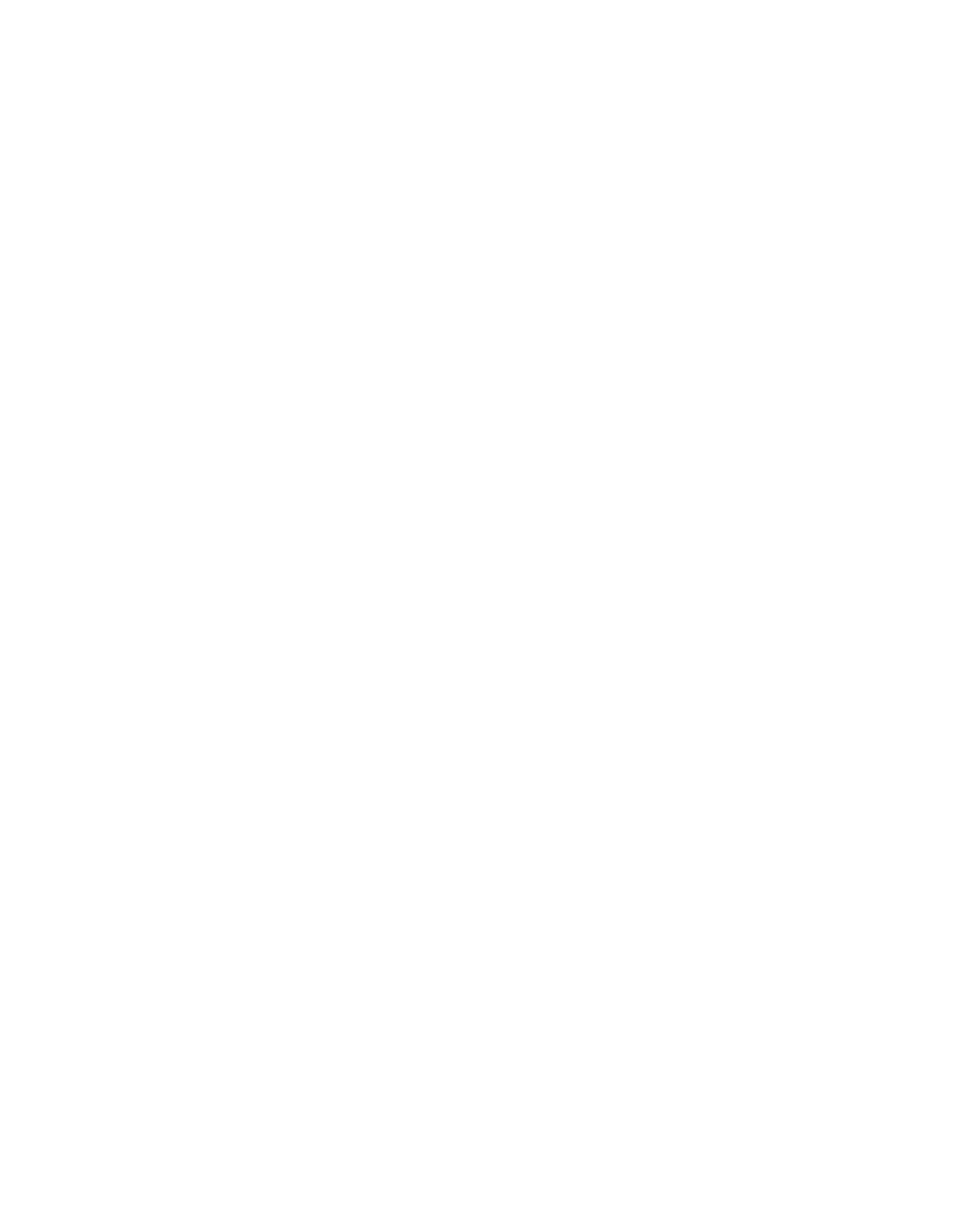## **I. Demographics**

In 2013, South Carolina was ranked  $45<sup>th</sup>$  in the nation on overall child well-being by the Annie E. Casey Foundation in its annual *KIDS COUNT Data Book*. 1 There are nearly 1.1 million children living in South Carolina, $^2$  and in 2013:

- More than 57,000 children were born in South Carolina<sup>3</sup>
- 651 children died in South Carolina<sup>4</sup>
- More than 101,000 children suffered non-fatal injuries requiring a hospital or emergency room visit
- More than 285,000 children lived in poverty, which is 27% of the child population<sup>5</sup>
- Over  $675,000$  children were enrolled in Medicaid<sup>6</sup>
- Approximately 437,000 children were living in single-parent families, which is 43% of the child population<sup>7</sup>
- $\bullet$  57% of all students received subsidized school meals<sup>8</sup>
- 17,971 children were the subject of a child abuse or neglect investigation<sup>9</sup>
- $\bullet$  6,089 children lived in foster care for some period of time<sup>10</sup>
- $\bullet$  16,754 cases of delinquency were referred to the family courts<sup>11</sup>
- 28,124 children received mental health treatment<sup>12</sup>
- $\bullet$  98,923 children received special education services<sup>13</sup>
- 22.5% of all students who started school did not graduate with their peers<sup>14</sup>

<sup>7</sup> National KIDS COUNT[, http://datacenter.kidscount.org/data/tables/106-children-in-single-parent-](http://datacenter.kidscount.org/data/tables/106-children-in-single-parent-families?loc=42&loct=2#detailed/2/any/false/868,867,133,38,35/any/429,430)

- [families?loc=42&loct=2#detailed/2/any/false/868,867,133,38,35/any/429,430](http://datacenter.kidscount.org/data/tables/106-children-in-single-parent-families?loc=42&loct=2#detailed/2/any/false/868,867,133,38,35/any/429,430) (last visited Feb.5, 2014)<br><sup>8</sup> S.C. Dept. of Education, E-Rate Free and Reduced Meal Eligibility Data 2012-13, <u>http://ed.sc.gov/data/erate/</u> (las
- 
- <sup>9</sup> Fostering Court Improvement, http://www.fosteringcourtimprovement.org/state\_websites.php (last visited Feb. 5, 2014) <sup>10</sup> Fostering Court Improvement[, http://www.fosteringcourtimprovement.org/state\\_websites.php](http://www.fosteringcourtimprovement.org/state_websites.php) (last visited Feb. 5, 2014)

<sup>11</sup> S.C. Department of Juvenile Justice, Juvenile Charges,

 $\overline{\phantom{a}}$ 1 http://datacenter.kidscount.org/publications/databook/2013

<sup>&</sup>lt;sup>2</sup> U.S. Census, Quick Facts 2013 Estimate of Children under 18,<http://quickfacts.census.gov/qfd/states/45000.html> (last visited Feb. 5, 2014)

<sup>&</sup>lt;sup>3</sup> S.C. Department of Health and Environment Control,<http://scangis.dhec.sc.gov/scan/bdp/tables/death2table.aspx> (last visited Feb.5, 2014)

<sup>&</sup>lt;sup>4</sup> S.C. Department of Health and Environment Control,<http://scangis.dhec.sc.gov/scan/bdp/tables/death2table.aspx> (last visited Feb.5, 2014) <sup>5</sup> U.S. Census, Small Area Income and Poverty Estimates[, http://www.census.gov/did/www/saipe/data/index.html](http://www.census.gov/did/www/saipe/data/index.html) (last visited Feb.5, 2014)

<sup>&</sup>lt;sup>6</sup> SC eHealth Medicaid Statistics, Children on Medicaid[, http://www.schealthviz.sc.edu/total-members-and-member-months](http://www.schealthviz.sc.edu/total-members-and-member-months) (last visited February 5, 2014)

http://www.state.sc.us/djj/pdfs/2012-13%20Annual%20Statistical%20Report.pdf (last visited, Feb 5, 2014)

<sup>&</sup>lt;sup>12</sup> S.C. Department of Mental Health, unpublished report, Children Receiving Community Treatment. Generated December 2013

<sup>&</sup>lt;sup>13</sup> S.C. Department of Education, unpublished report, Children Receiving Special Education Services. Generated January 2014

<sup>&</sup>lt;sup>14</sup> S.C. Department of Education, unpublished report, Four Year High School Graduation Rate generated January 2014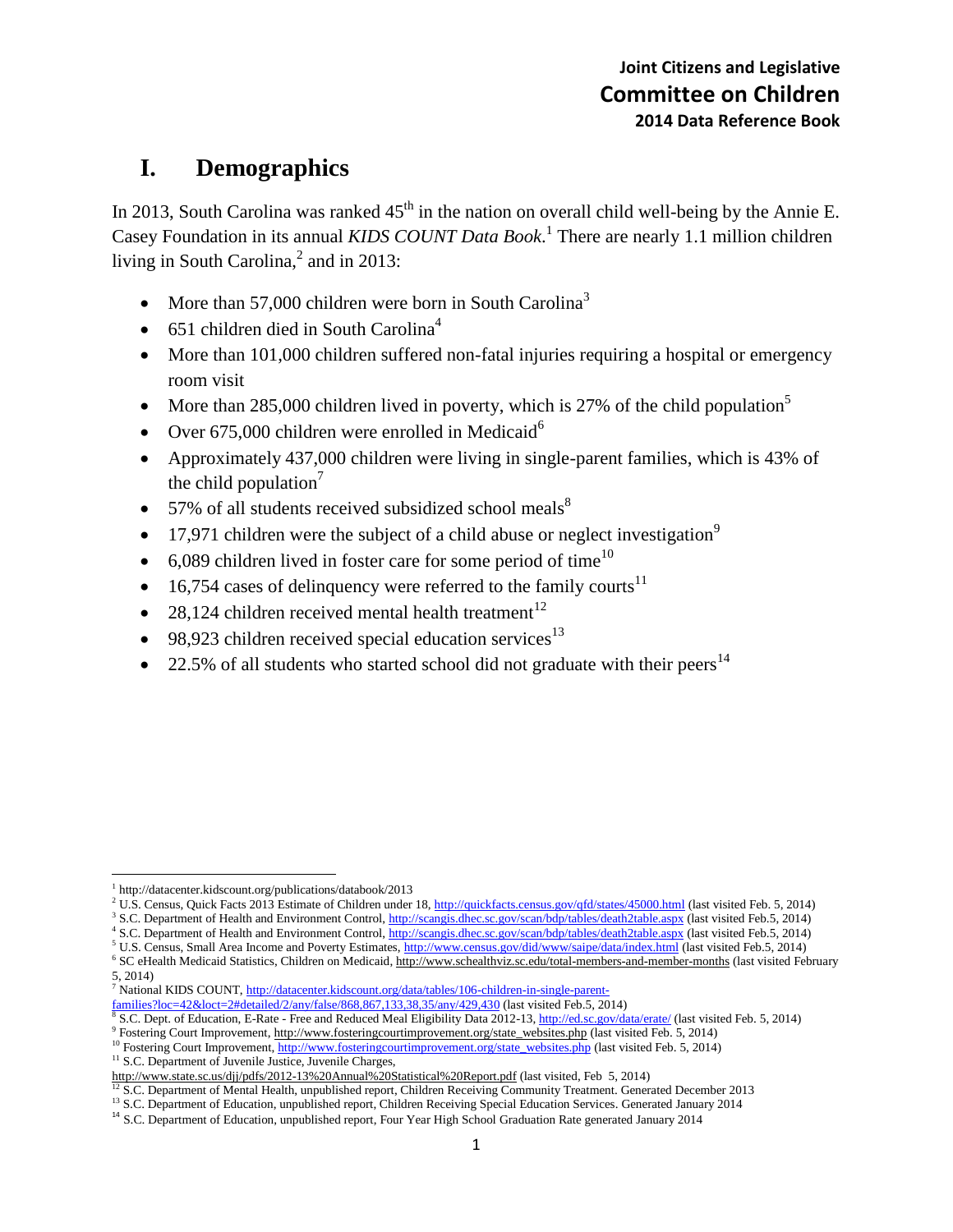## **II. Safety Indicators of Child Well-Being**

Keeping children safe from physical harm is essential to preventing, or mitigating the effects of, traumatic experiences that can negatively impact a child's transition to adulthood. Safety indicators include measurements about injury, violence, and abuse and neglect.

| <b>Index of Safety Indicators for South Carolina Children</b>                                     |              |              |              |              |  |
|---------------------------------------------------------------------------------------------------|--------------|--------------|--------------|--------------|--|
|                                                                                                   | 2008         | 2010         | 2012         | <b>Trend</b> |  |
| <b>Child Deaths</b>                                                                               | 784          | 687          | 651          | Decreasing   |  |
| Child Deaths per 10,000 Children in<br>the Population                                             | 6.94 per 10K | 5.93 per 10K | 5.48 per 10K | Decreasing   |  |
| Non-fatal Injuries Requiring<br>Hospitalization                                                   | 100,017      | 99,900       | 101,938      | No trend     |  |
| <b>Child Abuse &amp; Neglect</b>                                                                  |              |              |              |              |  |
| Children Investigated for Abuse or<br>Neglect                                                     | 30,2442      | 28,819       | 19,364       | Decreasing   |  |
| Children Subject of an Indicated<br>Report (Child Victims)                                        | 12,702       | 11,757       | 10,375       | Decreasing   |  |
| Children Referred to a Community<br><b>Based Prevention Services</b><br>Organization              | ---          |              | 23,673       | No trend     |  |
| Percent of Child Victims Revictimized<br>within 6 Months of Initial Report of<br>Abuse or Neglect | 2.5%         | 3.1%         | 2.8%         | No trend     |  |

#### **A. Child Deaths**

Child deaths include the number of children who die due to illness, accident, or maltreatment.<sup>15</sup> In South Carolina, there were 651 child deaths in 2012, which is a 2% decrease from 2011, and a 24% decrease from 2007. As the chart below reflects, infants (children from birth to age one) represent the largest number of child fatalities, consistently comprising over half of all child fatalities.

 $\overline{\phantom{a}}$ <sup>15</sup> S.C. Department of Health and Environment Control, Death Certificate Data[, http://scangis.dhec.sc.gov/scan/bdp/tables/death2table.aspx](http://scangis.dhec.sc.gov/scan/bdp/tables/death2table.aspx) (last visited, February 24, 2014).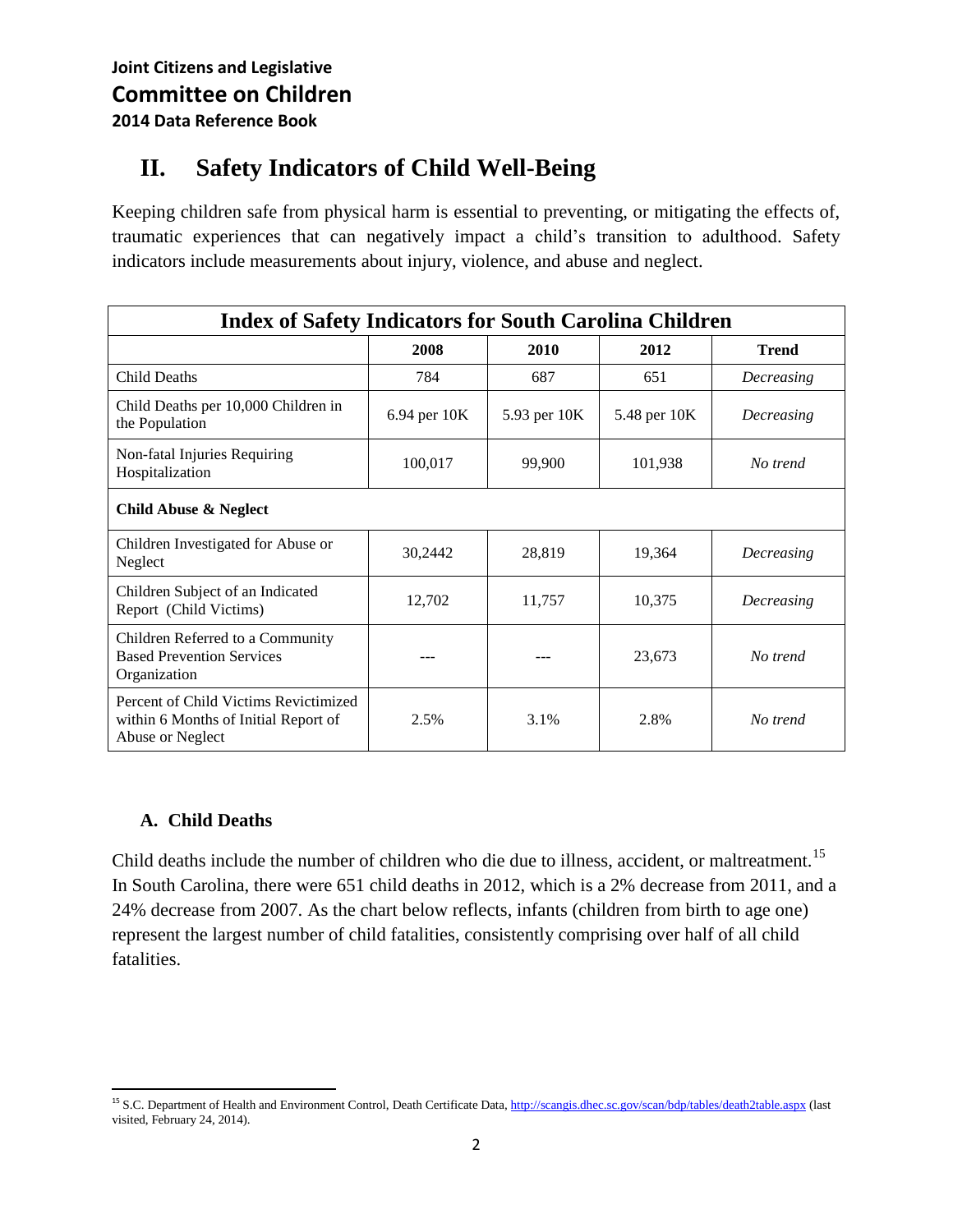

In 2012, the primary causes of death for infants were a result of conditions originating in the prenatal period, congenital malformations, deformations and chromosomal abnormalities, and unintentional injuries. For all other children, motor vehicle accidents, suicide, cancer, and homicide were the leading causes of deaths.<sup>16</sup>

#### **B. Non-fatal Injuries Reported by Hospitals**

 $\overline{\phantom{a}}$ 

Non-fatal injuries include accidental and intentional injuries that do not result in death, but require a hospital or emergency room visit.<sup>17</sup> In 2012, there were 101,938 non-fatal injuries to children in South Carolina, a 2% increase from 2011 and a 3% decrease from 2006. In 2012, children between the ages of 12 and 17 experienced the highest number of non-fatal injuries requiring hospitalization (36%), followed by children between the ages of 5 and 11 years (34%), and between 1 and 4 years (26%). Infants had the least non-fatal injuries (3%).<sup>18</sup>

<sup>&</sup>lt;sup>16</sup> S.C. Department of Health and Environment Control, Death Certificate Data[, http://scangis.dhec.sc.gov/scan/bdp/tables/death2table.aspx](http://scangis.dhec.sc.gov/scan/bdp/tables/death2table.aspx) (last visited, February 24, 2014).

<sup>&</sup>lt;sup>17</sup> S.C. Office Research and Statistics. South Carolina Emergency Department Discharges. Unpublished report generated in December, 2013. Data included those admitted as inpatients.

<sup>&</sup>lt;sup>18</sup> S.C. Office Research and Statistics. South Carolina Emergency Department Discharges. Unpublished report generated in December, 2013. Data included those admitted as inpatients.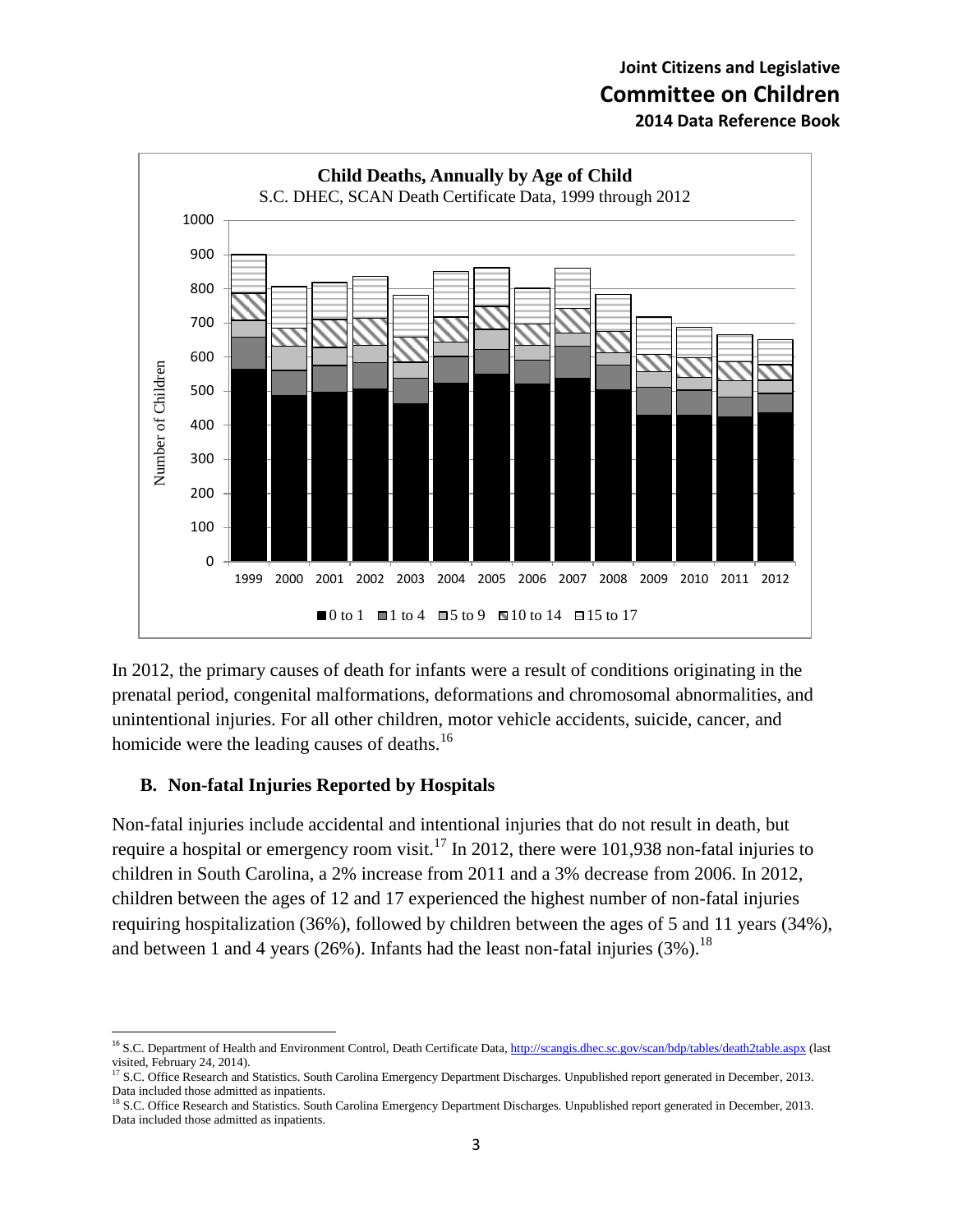

There appears to be a consistent seasonal trend in non-fatal childhood injuries requiring hospitalization, with more children experiencing such injuries during the summer months.

Nationally, there were more than 8 million non-fatal injuries to children in 2012, a 2% decrease from 2011. The three leading causes of childhood injuries nationwide are falls, being struck by/against a person or object or caught in or between objects,  $^{19}$  and overexertion.<sup>20,21</sup>

#### **C. Adult and Child Victims of Domestic Violence**

Domestic violence is defined as murder, negligent homicide, rape, forcible sodomy, sexual assault with an object, forcible fondling, robbery, aggravated assault, simple assault or intimidation where the victim was married or had previously been married to the offender, where

 $20$  Overexertion refers to working the body or a body part too hard, causing damage to muscle, tendon, ligament, cartilage, joint, or peripheral nerve (e.g., common cause of strains, sprains, and twisted ankles). This category includes overexertion from lifting, pushing, or pulling or from excessive force.

<sup>21</sup> National Center for Injury Prevention and Control, WISQARS Nonfatal Injury Reports,

 $\overline{\phantom{a}}$ 

<sup>&</sup>lt;sup>19</sup> Struck by / against or crushed includes injury resulting from being struck by (hit) or crushed by a human, animal, or inanimate object or force other than a vehicle or machinery; injury caused by striking (hitting) against a human, animal, or inanimate object or force other than a vehicle or machinery.

<http://webappa.cdc.gov/sasweb/ncipc/nfirates2001.html> (last visited, February 24, 2014).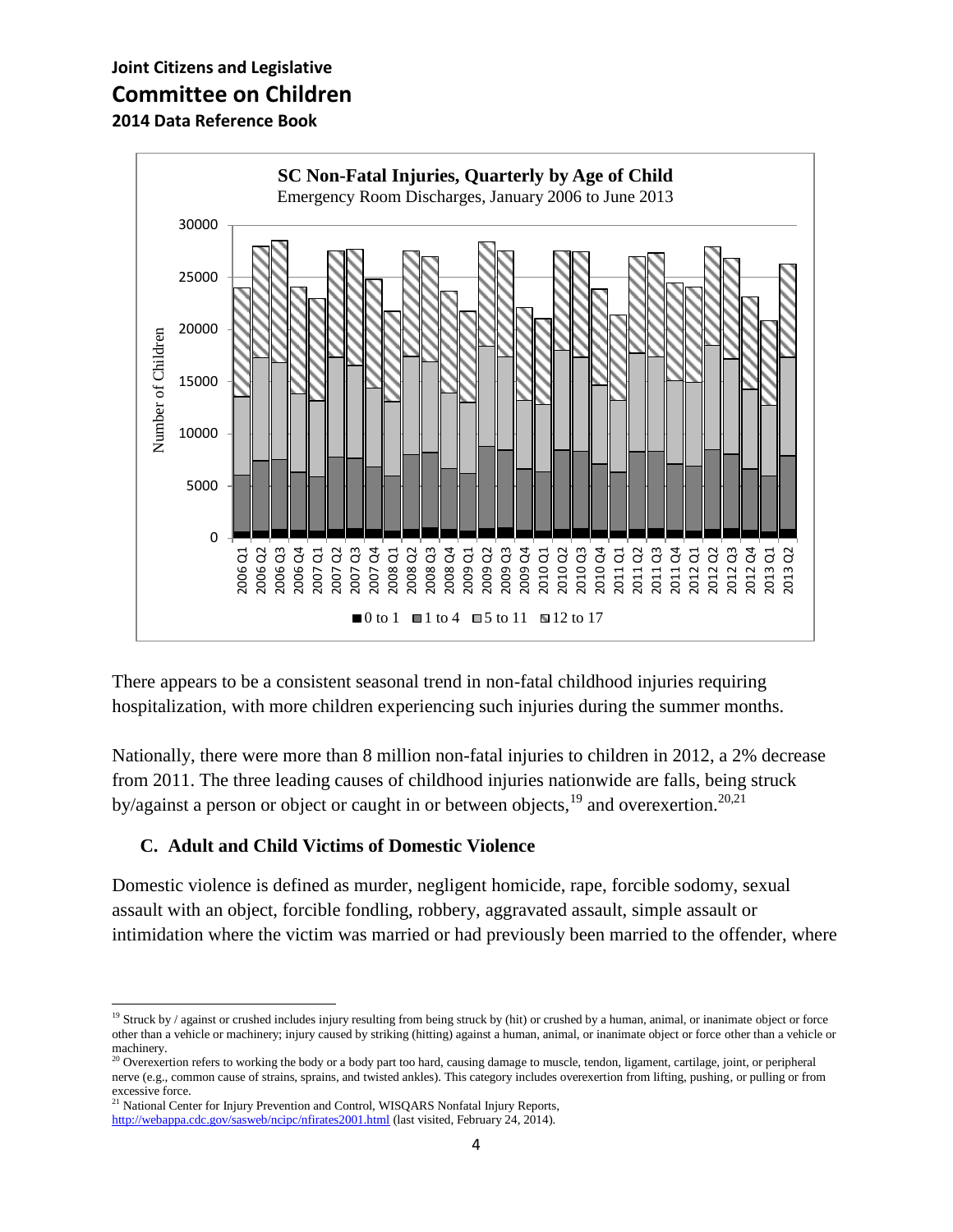the victim was related by blood or marriage to the offender, or was romantically involved with the offender.<sup>22</sup>

In South Carolina, there were more than 50,000 victims of domestic violence in 2011, as identified through perpetrator charges. From 2007 to  $2011:^{23}$ 

- approximately two thirds of the offenses were simple assaults (68.4%),
- 16.5% were aggravated assaults,
- 12.4% were crimes of intimidation,
- 2.4% were crimes of sexual violence,
- 0.2% were homicides, and
- 0.2% were robberies.

Nationally, there were nearly 5.9 million victims of violent crime<sup>24</sup> in 2011, which is an 18% increase from 2010. In 2011, the primary crimes of violent crime were simple assault (68%), aggravated assault (18%), robbery (10%), and rape/sexual assault (4%).<sup>25</sup>

According to the U.S. Department of Justice, in 2010, violent crime was most prevalent in households with children with an annual income of less than \$15,000 and in urban areas. Living in a single parent household, particularly those with just one child, was a risk factor for the occurrence of violent crime.<sup>26</sup>

## **D. Children Experiencing Abuse or Neglect** <sup>27</sup>

When DSS receives a report of suspected child abuse or neglect, intake staff conducts a safety and risk assessment to determine whether a formal investigation is required, a referral to a Community Based Prevention Services organization is appropriate, or if no abuse is alleged, legally the report should be screened out.<sup>28</sup> If investigated, Child Protective Services staff at DSS will conclude the report is "indicated" whenever the evidence supports a decision that it is more likely than not that a child has been abused or neglected; otherwise, the report is "unfounded."<sup>29</sup>

l  $^{22}$  S.C. Department of Public Safety Office of Justice Programs, Rule of Thumb: A Five Year Overview of Domestic Violence in South Carolina 2007-2011, report generated in December, 2013.

<sup>&</sup>lt;sup>23</sup> S.C. Department of Public Safety Office of Justice Programs, Rule of Thumb: A Five Year Overview of Domestic Violence in South Carolina 2007-2011, report generated in December, 2013.

<sup>&</sup>lt;sup>24</sup> The federal definition of violent crime mirrors the state indicator of domestic violence, but it does not include murder or negligent homicide.

<sup>&</sup>lt;sup>25</sup> Bureau of Justice Statistics. Generated using the NCVS Victimization Analysis Tool<http://www.bjs.gov./> (last visited, February 24, 2014). <sup>26</sup> U.S. Department of Justice, Office of Justice Programs, Bureau of Justice Statistics, Prevalence of Violence among Households with Children, 1993-2010,<http://www.bjs.gov/content/pub/pdf/pvchc9310.pdf> (last visited, February 24, 2014).

 $^{27}$  Abuse or neglect includes harm that children experience at the hands of a parent, guardian, or other person responsible for the child's welfare.

<sup>&</sup>lt;sup>28</sup> DSS investigates all reports that identify either actual harm or risk factors that place the child at substantial risk of abuse or neglect. Referrals to Community Based Prevention Services are appropriate when the report does not allege actual harm, but the safety and risk assessments raise a moderate or low risk of abuse or neglect. All other reports are screened out, with no further action taken.

<sup>29</sup>See S.C. Code Ann. § 63-7-20.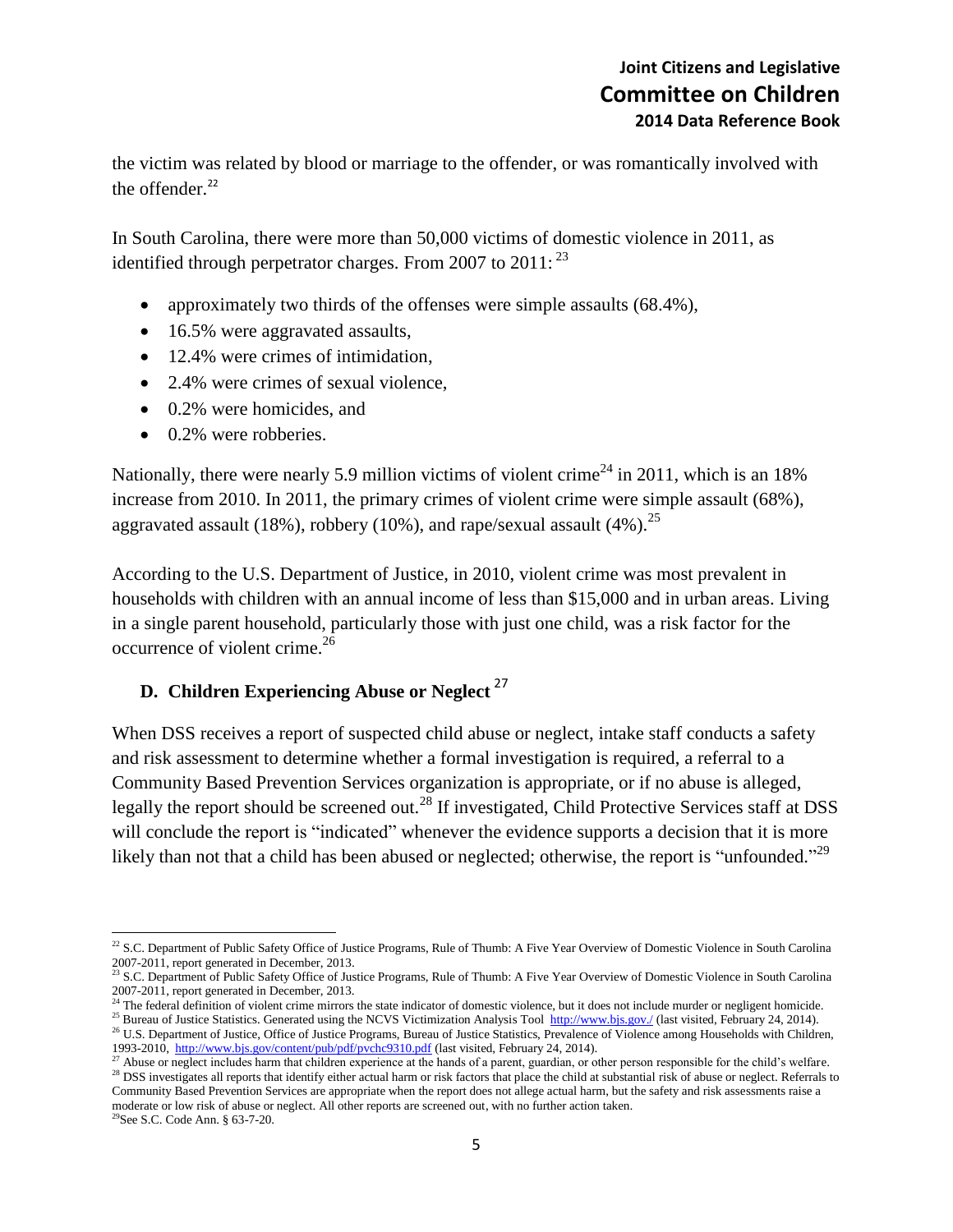In South Carolina, DSS received nearly 50,000 reported allegations of suspected child abuse or neglect from October 2012 to September 2013. Of those reports:

- Nearly 18,000 were investigated
	- o 9,569 of the investigated cases were indicated
	- o 8,402 of the investigated cases were unfounded
- More than 23,000 were referred to Community Based Prevention Services, an intake response implemented in South Carolina in 2012 to comply with federal law

The chart below reflects the number of child abuse or neglect reports by quarter, broken down by the type of DSS intake response or disposition.



The most commonly accepted indicator of our state's ability to protect children from abuse or neglect is the recurrence rate. This indicator examines the number of children who are the subject of an indicated report within six months of a previously accepted report to DSS. The prior report may have been either investigated or referred to Community Based Prevention Services, but the subsequent report is indicated. Children who are the subject of an indicated report within six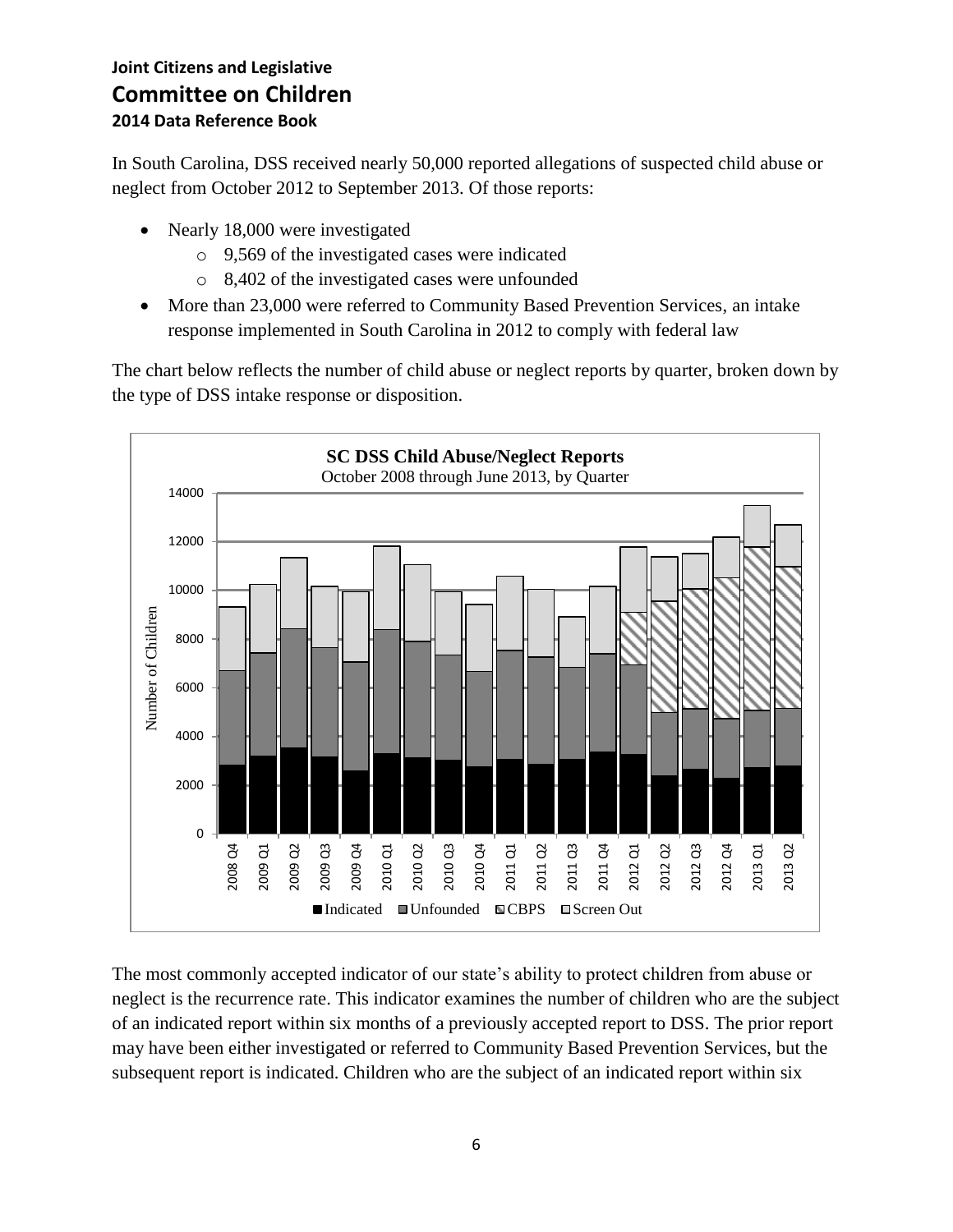months of a previous accepted report are experiencing ongoing abuse or neglect, and are at increased risk for poor outcomes as they transition to adulthood.<sup>30</sup>

In South Carolina, from October 2012 to September 2013:

- 2.9% of children who were the subject of an indicated report of abuse or neglect had been the subject of a previous indicated report of abuse or neglect during the past 6 months, which is below comparable national rates;
- 3.7% of children who were the subject of an indicated report of abuse or neglect had been the subject of a previous unfounded report of abuse or neglect during the past 6 months; and
- 7.3% of children who were the subject of an indicated report of abuse or neglect had been the subject of a previous referral to Community Based Prevention Services within the past 6 months.



 $\overline{a}$ <sup>30</sup> Centers for Diesease Control and Prevention, Understanding Child Maltreatment: Fact Sheet. [www.cdc.gov/violenceprevention/pdf/cmfactshee2012-a.pdf](http://www.cdc.gov/violenceprevention/pdf/cmfactshee2012-a.pdf) (last visited February 24, 2014).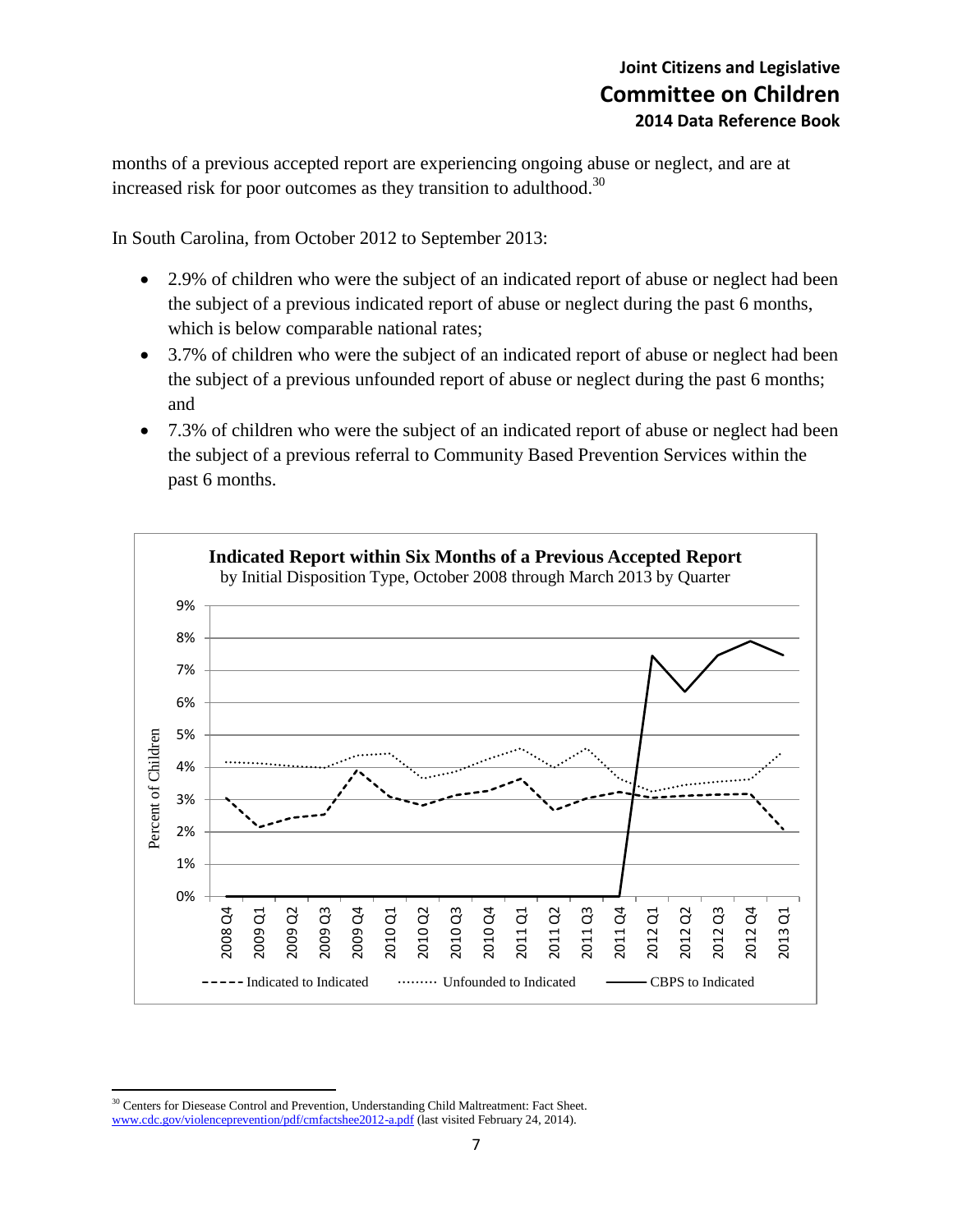Ordinarily, children who are victims of abuse or neglect receive services in their home, with their family. However, when children are unable to safely remain in their home, they may be removed from the physical custody of their caretaker, and placed in foster care.



The number of children in foster care represents the number of children in the legal custody of DSS who have been removed from the custody of parents or guardians and placed outside the home. The solid line represents the number of children in foster care on the last day of the reporting period. These children may be placed with foster care families, in group homes, with relatives, or other placements. The dotted line in the chart above represents the annualized number of children entering care during the reporting period. The dashed line represents the annualized number of children exiting care during the reporting period.

On September 30, 2013, there were 3,207 children in foster care in South Carolina, which is a 3% increase from the number of children in care on September 30, 2012. The chart reflects a 42% decrease in the number of children in care from the first quarter of 2008 to the last quarter of 2012.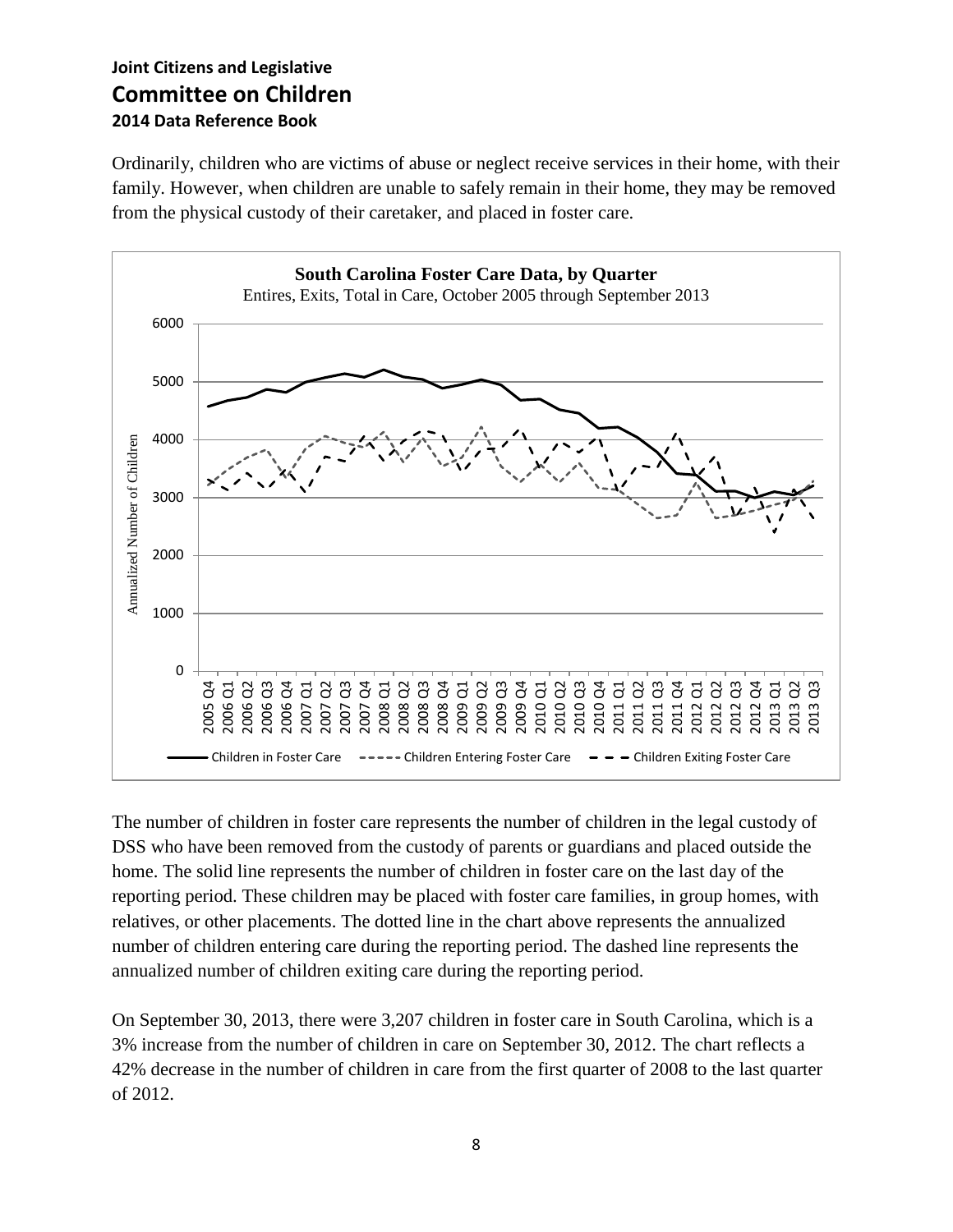Nationally, there were nearly 400,000 children in foster care during the 2012 federal fiscal year, which is a 14% decrease from 2008.

## **III. Health Indicators of Well-Being**

Healthy children generally miss fewer days of school, exhibit good eating and exercise habits, and live free from chronic conditions such as diabetes, cancer, and heart disease. Early and effective health interventions help children and their families avoid or lessen expensive medical costs. Health indicators include information on low birth weight babies, immunizations, mental health diagnoses and treatment, access to primary health care, overweight and obese youth, and dental visits.

| <b>Index of Health Indicators for South Carolina Children</b>                            |               |        |        |              |              |
|------------------------------------------------------------------------------------------|---------------|--------|--------|--------------|--------------|
|                                                                                          |               | 2009   | 2011   | 2013         | <b>Trend</b> |
| Children Born with Moderately<br>Low Birth Weight                                        |               | 4,946  | 4,590  | 4,430 (2012) | Decreasing   |
| Children Born with Very Low<br><b>Birth Weight</b>                                       |               | 1,111  | 1,064  | 1,023 (2012) | No trend     |
| Children<br>Receiving<br>Community<br><b>Based Mental</b><br>Health<br>Treatment         | ADD/ADHD      | 14,887 | 13,926 | 12,510       | Decreasing   |
|                                                                                          | All Other     | 18,174 | 16,688 | 15,614       | No trend     |
| <b>Children Receiving Services</b><br>for Drug and Alcohol Abuse                         |               | 5,364  | 4,219  | 4,678        | No trend     |
| Percent of<br>Children on<br>Medicaid with<br>Access to<br>Primary Care<br>Practitioners | $0-4$ years   |        | 81.5%  | 78.8% (2012) | No trend     |
|                                                                                          | $5-11$ years  |        | 75.5%  | 72.7% (2012) | No trend     |
|                                                                                          | $12-17$ years |        | 75.6%  | 70.7% (2012) | No trend     |

#### **A. Low Birth Weight Babies**

Low birth weight is divided into two categories: moderately low and very low. Moderately low birth weight babies weigh between 1,500 grams (three pounds, four ounces) and 2,499 grams (five pounds, eight ounces) at birth. Very low birth weight babies weigh less than 1,500 grams (three pounds, four ounces) at birth.<sup>31</sup> This indicator represents the moderately low and very low birth weight babies born to women in South Carolina hospitals.<sup>32</sup>

 $\overline{a}$ <sup>31</sup> Child Trends, Low and Very Low Birth Weight Infants[. http://www.childtrends.org/?indicators=low-and-very-low-birthweight-infants](http://www.childtrends.org/?indicators=low-and-very-low-birthweight-infants) (last visited, February 24, 2014).

<sup>&</sup>lt;sup>32</sup> S.C. Department of Health and Environmental Control. <http://scangis.dhec.sc.gov/scan/bdp/tables/birthtable.aspx> (last visited, February 24, 2014).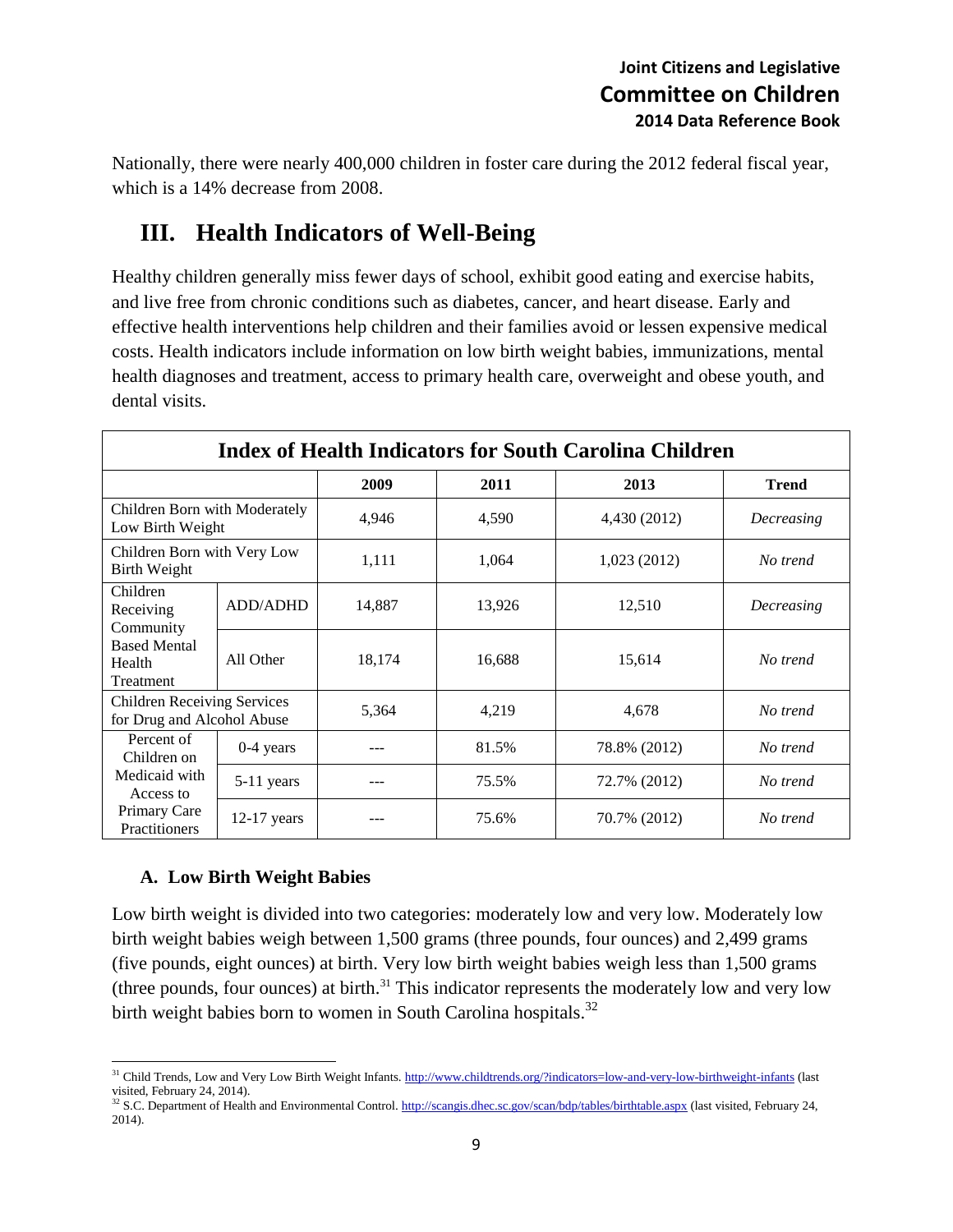In South Carolina, 4,430 children were born in 2012 with a moderately low birth weight, which is a 3% decrease from 2011, and a 13% decrease from 2007. There were 1,023 children born in South Carolina with a very low birth weight in 2012, which is a 4% decrease from 2011, and a 21% decrease from 2007.

Nearly 1 in 4 children born with a very low birth weight die during infancy.<sup>33</sup> This is a much higher mortality rate than those children born with a low birth weight (1%), or those born weighing 2500 grams or more  $(.25\%)$ .<sup>34</sup>



#### **B. Immunizations**

The Centers for Disease Control and Prevention (CDC) provides a thorough immunization schedule for children, beginning at birth and continuing into early adolescence.<sup>35</sup> The National Immunization survey estimates that in 2012, 71.8% of children in South Carolina between the

 $\overline{\phantom{a}}$ <sup>33</sup> Child Trends. Low and Very Low Birthweight Infants[. http://www.childtrends.org/?indicators=low-and-very-low-birthweight-infants](http://www.childtrends.org/?indicators=low-and-very-low-birthweight-infants) (last visited February 24, 2014).

<sup>&</sup>lt;sup>34</sup> Child Trends. Low and Very Low Birthweight Infants[. http://www.childtrends.org/?indicators=low-and-very-low-birthweight-infants](http://www.childtrends.org/?indicators=low-and-very-low-birthweight-infants) (last visited February 24, 2014).

<sup>&</sup>lt;sup>35</sup> Centers for Disease Control and Prevention, Immunization Schedules. [www.cdc.gov/vaccines/schedules.htm](http://www.cdc.gov/vaccines/schedules.htm) (last visited March 4, 2014).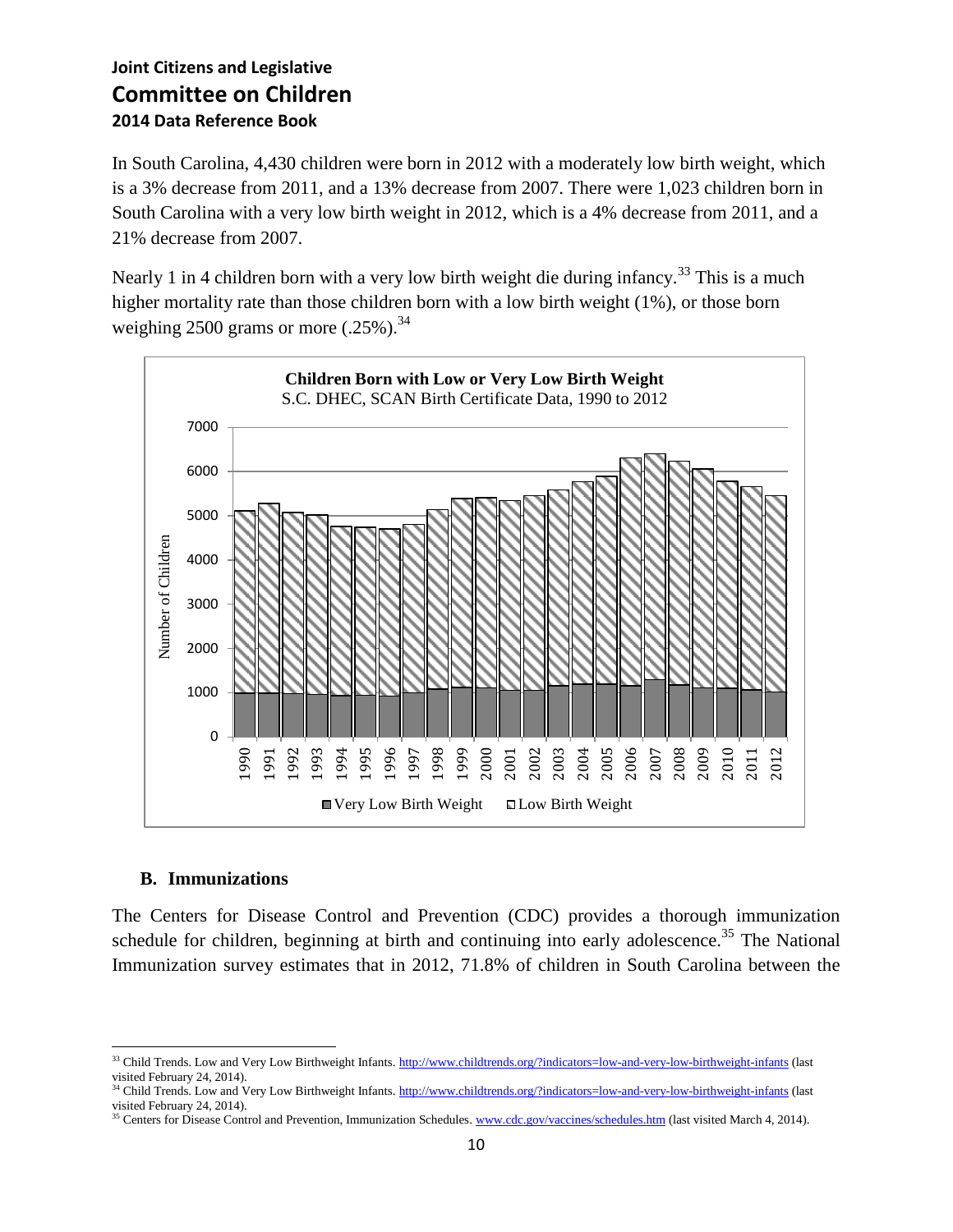ages of 19 and 35 months were on schedule with the recommended immunizations.<sup>36</sup> This is slightly above the national rate of  $68.4\%$ .<sup>37</sup> Children living in families with incomes below the federal poverty level had lower coverage than children living in families at or above the poverty level in some types of vaccination.<sup>38</sup>

Vaccination rates vary across states. Recent budget cuts to state and local health departments, differences between immunization program activities, vaccination requirements for childcare centers, and vaccine financing policies by states contributed to the variances.<sup>39</sup>

#### **C. Children Receiving Mental Health Services**

l

The Department of Mental Health provides its treatment services for people with mental illnesses. In South Carolina, 413 children received inpatient mental health treatment in 2013, which is a 23% decrease from 2006 and a 6% decrease from 2012.

The majority of children receiving mental health services have access to outpatient treatment in their community.<sup>40</sup> Community-based mental health treatment includes mental health centers, mental health clinics, forensic facilities, and telemedicine services. In 2013, over 28,000 children received community-based mental health treatment, which is similar to the number of children in 2012. More than half (56%) of children receiving outpatient treatment were aged 12 to 17. Children aged 5 to 11 accounted for 41% of children receiving outpatient treatment. Children under 4 represented only 3% of outpatient clients. The primary mental health diagnoses in community centers were ADD and ADHD (44%), mood disorder (14%) and disruptive behavior (11%).

According to the 2012 National Survey of Children's Health, one in two children (49.9%) in South Carolina who needed mental health services did not receive them. This is well above the national rate of 39%. This unmet need is particularly pronounced among young children (aged 2 to 5) living in low-income families and children who are currently uninsured. South Carolina was ranked the 4<sup>th</sup> highest among all the states in unmet mental health needs of children. These data make clear that efforts are needed to promote the adequacy, availability, and accessibility of mental health services to children in South Carolina.<sup>41</sup>

<sup>&</sup>lt;sup>36</sup> U.S. Vaccination Coverage Reported via National Immunization Survey (NIS).<http://www.cdc.gov/vaccines/stats-surv/imz-coverage.htm> (last visited February 24, 2014). The recommended combination of vaccines is commonly referred to as the 4313314 combination (4 DTap, 3 Polio, 1 MMR, 3 Hep B, 3 HIB, 1 Var, and 4 PCV).

<sup>&</sup>lt;sup>37</sup> U.S. Vaccination Coverage Reported via National Immunization Survey (NIS).<http://www.cdc.gov/vaccines/stats-surv/imz-coverage.htm> <sup>38</sup> Those types of vaccination include 4 doses of DTaP, the full Hib series, 4 doses of PCV, 2 doses of HepA, and rotavirus vaccine.

<sup>&</sup>lt;sup>39</sup> Morbidity and Mortality Weekly Report (MMWR), National, State, and Local Area Vaccination Coverage Among Children Aged 19-35 Months — United States, 2012, September 13, 2013 / 62(36);733-740[. http://www.cdc.gov/mmwr/preview/mmwrhtml/mm6236a1.htm](http://www.cdc.gov/mmwr/preview/mmwrhtml/mm6236a1.htm) (last

visited February 24, 2014).<br><sup>40</sup> S.C. Department of Mental Health. Children Receiving Mental Health Treatment. Unpublished report generated in January 2014. <sup>41</sup> Data Resource Center for Child & Adolescent Health, 2011/12 National Survey of Children's Health, [http://www.childhealthdata.org/browse/survey/results?q=2504&r=1\(](http://www.childhealthdata.org/browse/survey/results?q=2504&r=1)last visited February 24, 2014).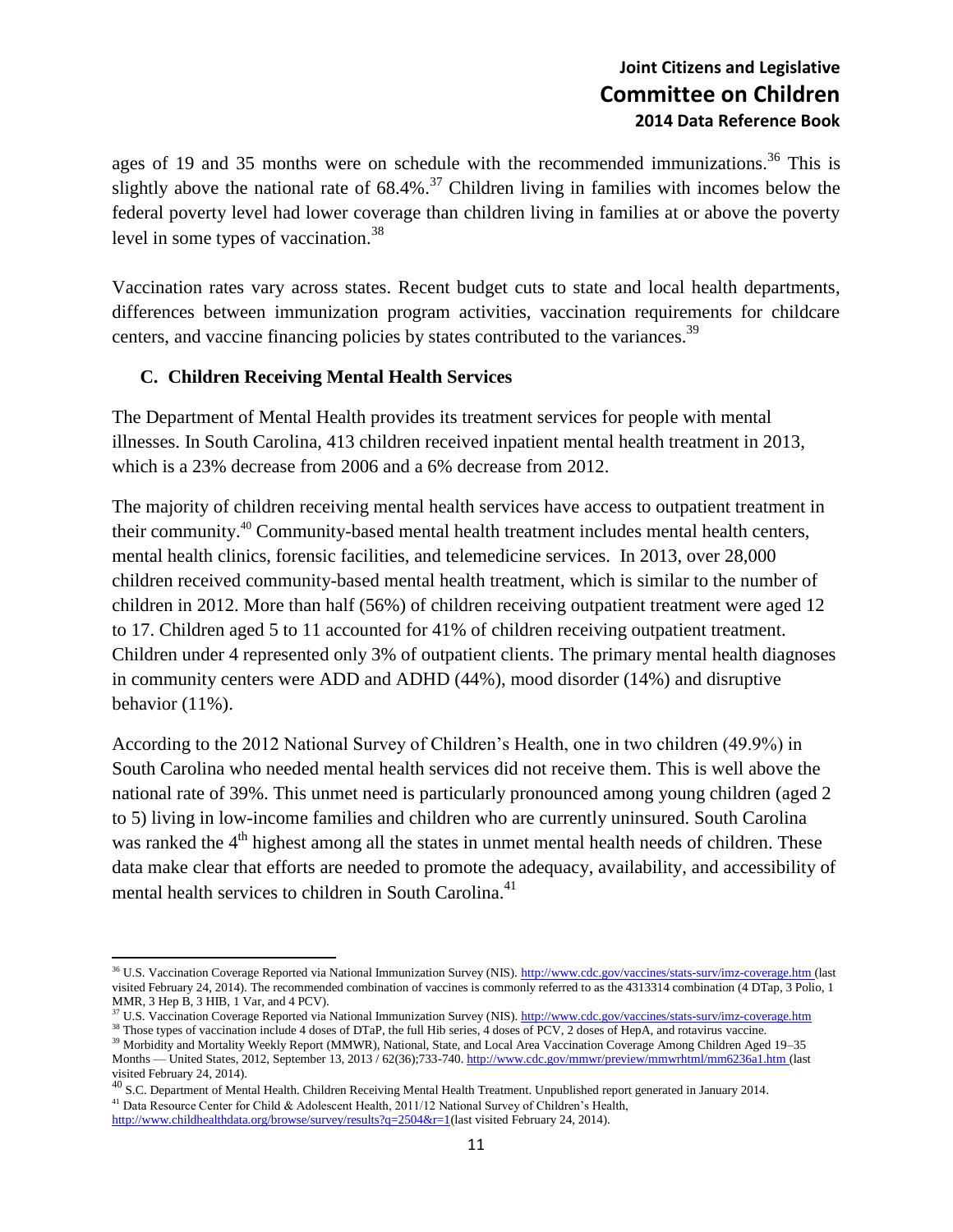#### **D. Children in Treatment for Drug and Alcohol Abuse**

This indicator represents the number of children under the age of 18 who received inpatient, residential, or outpatient treatment for drug and alcohol abuse.<sup>42</sup> In South Carolina, children also receive services for "non-drug problems." These are most commonly related to children receiving services for parent or caregiver dependency issues.

In South Carolina, there were over 4,500 child admissions for treatment of drug and alcohol abuse in 2013. More than half (53%) were due to a primary problem of marijuana abuse. Nationally, there were 137,868 admissions for treatment of substance and alcohol abuse in 2011 for children age 12 or older. Approximately 75% were for treatment of marijuana abuse and nearly 18% were related to alcohol abuse.<sup>43</sup>



Childhood alcohol use is associated with risky behaviors such as unprotected sexual intercourse, vulnerability to coerced sexual activity, the use of marijuana, traffic fatalities, and increased risk

 $\overline{\phantom{a}}$  $42$  S.C. Department of Alcohol and Other Drug Addiction Services, unpublished reports generated in January 2014.

<sup>&</sup>lt;sup>43</sup> Center for Behavioral Health Statistics and Quality, Substance Abuse and Mental Health Services Administration, Treatment Episode Data Set (TEDS) Data received through 10-15-2012[. http://www.samhsa.gov/data/2k13/TEDS2011/TEDS2011NTbl3.1a.htm](http://www.samhsa.gov/data/2k13/TEDS2011/TEDS2011NTbl3.1a.htm) (last visited Feb. 24, 2014).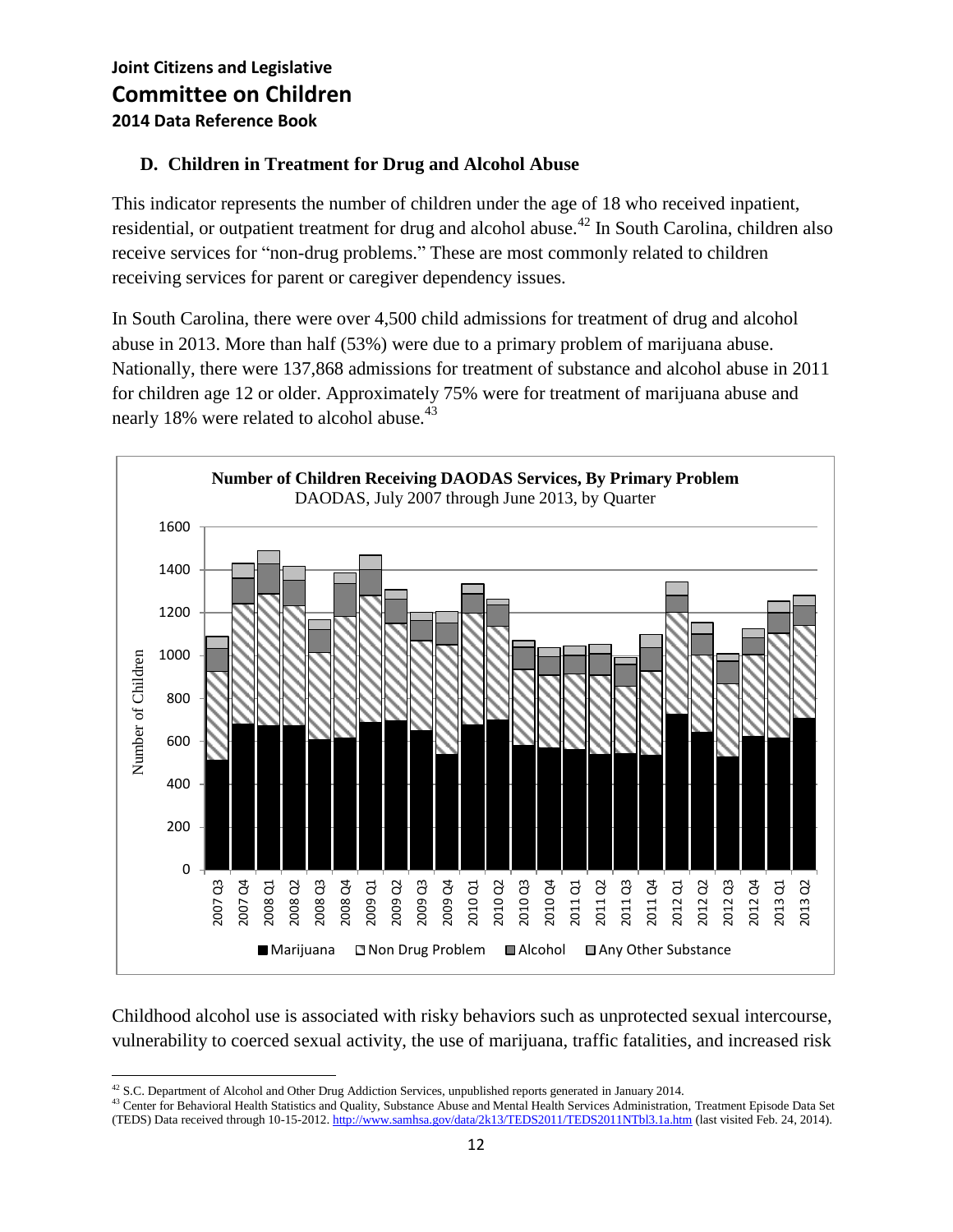of alcohol dependence in adulthood. Risk factors of alcohol use among teenagers include alcoholic parents, lack of parental support, and associating with peers who consume alcohol.<sup>44</sup>

#### **E. Children on Medicaid who have Visited a Dentist**

Nationally, the percentage of children who have not seen a dentist within the past year has been decreasing. In 2011, four million children (6%) aged two to 17 had unmet dental needs in the past year because their families could not afford dental care.<sup>45</sup> The percentage was 27% in 1997.<sup>46</sup> Children in single-mother families, uninsured children, and black and Hispanic children were more likely to have unmet dental needs.<sup>47</sup>

Tooth decay (cavities) is the single most common childhood disease. Hundreds of thousands of children nationwide go untreated each year.<sup>48</sup> Untreated oral diseases are associated with eating, speaking, and sleeping problems. Children with poor oral health may have difficulty concentrating, poor self-image, and problems completing schoolwork, all of which may lead to poor performance in school and poor social relationships. Unmet dental needs of children may be due to inadequate insurance coverage, lack of sufficient providers, or anxiety about dental care.<sup>49</sup>



<sup>&</sup>lt;sup>44</sup> Child Trends. Binge Drinking[. http://www.childtrends.org/?indicators=binge-drinking](http://www.childtrends.org/?indicators=binge-drinking) (last visited Feb. 24, 2014).

<sup>&</sup>lt;sup>45</sup> Centers for Disease Control and Prevention. National Center for Health Statistics. Vital and Health Statistics.

[http://www.cdc.gov/nchs/data/series/sr\\_10/sr10\\_258.pdf](http://www.cdc.gov/nchs/data/series/sr_10/sr10_258.pdf) (last visited, February 24, 2014).

<sup>&</sup>lt;sup>46</sup> Child Trends. Unmet Dental Needs. <http://www.childtrends.org/?indicators=unmet-dental-needs> (last visited, February 24, 2014).

<sup>47</sup> Centers for Disease Control and Prevention. National Center for Health Statistics[. http://www.cdc.gov/nchs/data/series/sr\\_10/sr10\\_258.pdf](http://www.cdc.gov/nchs/data/series/sr_10/sr10_258.pdf) (last visited, February 24, 2014).

<sup>48</sup> American Academy of Pediatric Dentistry. Every Child Deserves a Dental Home. http://www.aapd.org/foundation (last visited, Feb. 24, 2014).

<sup>&</sup>lt;sup>49</sup> Child Trends. Unmet Dental Needs[. http://www.childtrends.org/?indicators=unmet-dental-needs](http://www.childtrends.org/?indicators=unmet-dental-needs) (last visited, February 24, 2014).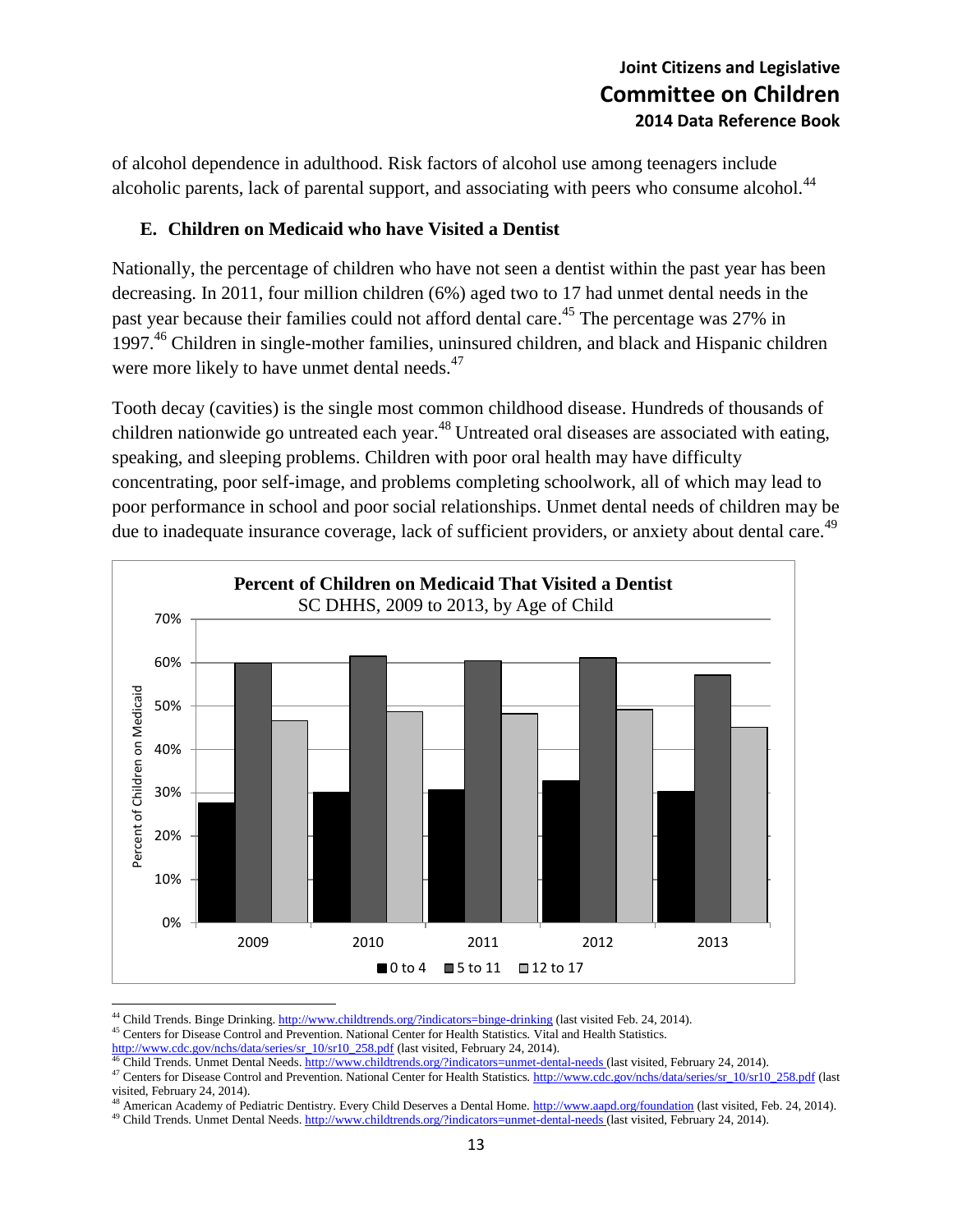## **IV. Education Indicators of Child Well-Being**

Education affects many areas of child well-being and future success as an adult. Educational indicators can reflect how well the state is preparing children for success later in school and training its future workforce. Education indicators include information on publicly funded pre-K, children with identified special education needs, and standardized test scores.

| <b>Index of Education Indicators for South Carolina Children</b>          |        |        |        |                   |  |
|---------------------------------------------------------------------------|--------|--------|--------|-------------------|--|
|                                                                           | 2009   | 2011   | 2013   | <b>Trend</b>      |  |
| Children Enrolled in Public<br>$Pre-K$                                    | 24,441 | 24,954 | 26,851 | <b>Increasing</b> |  |
| Children with Identified<br><b>Special Education Needs</b>                | 94,743 | 93,317 | 98,923 | No trend          |  |
| <b>High School Graduation</b><br>Rate $50$                                | 73.7%  | 73.6%  | 77.5%  | <b>Increasing</b> |  |
| 3rd Grade PASS Scores                                                     |        |        |        |                   |  |
| Percent of Students Scoring<br>"Not Met" for English and<br>Language Arts | 22%    | 20%    | 17.1%  | Decreasing        |  |
| Percent of Students Scoring<br>"Not Met" for Math                         | 32.9%  | 29.6%  | 30.2%  | No trend          |  |
| <b>8th Grade PASS Scores</b>                                              |        |        |        |                   |  |
| Percent of Students Scoring<br>"Not Met" for English and<br>Language Arts | 32.5%  | 32.2%  | 32.6%  | No trend          |  |
| Percent of Students Scoring<br>"Not Met" for Math                         | 37.3%  | 30.5%  | 29.8%  | No trend          |  |
| <b>Average NAEP Scores</b>                                                |        |        |        |                   |  |
| Average 4 <sup>th</sup> Grade NAEP<br><b>Reading Score</b>                | 216    | 215    | 214    | No trend          |  |
| Average 4 <sup>th</sup> Grade NAEP<br><b>Math Score</b>                   | 236    | 237    | 237    | No trend          |  |
| Average 8 <sup>th</sup> Grade NAEP<br>Reading Score                       | 257    | 260    | 261    | No trend          |  |
| Average 8 <sup>th</sup> Grade NAEP<br><b>Math Score</b>                   | 280    | 281    | 280    | No trend          |  |

 $\overline{\phantom{a}}$ <sup>50</sup> Percent of students receiving a regular high school diploma within 4 years of entering high school.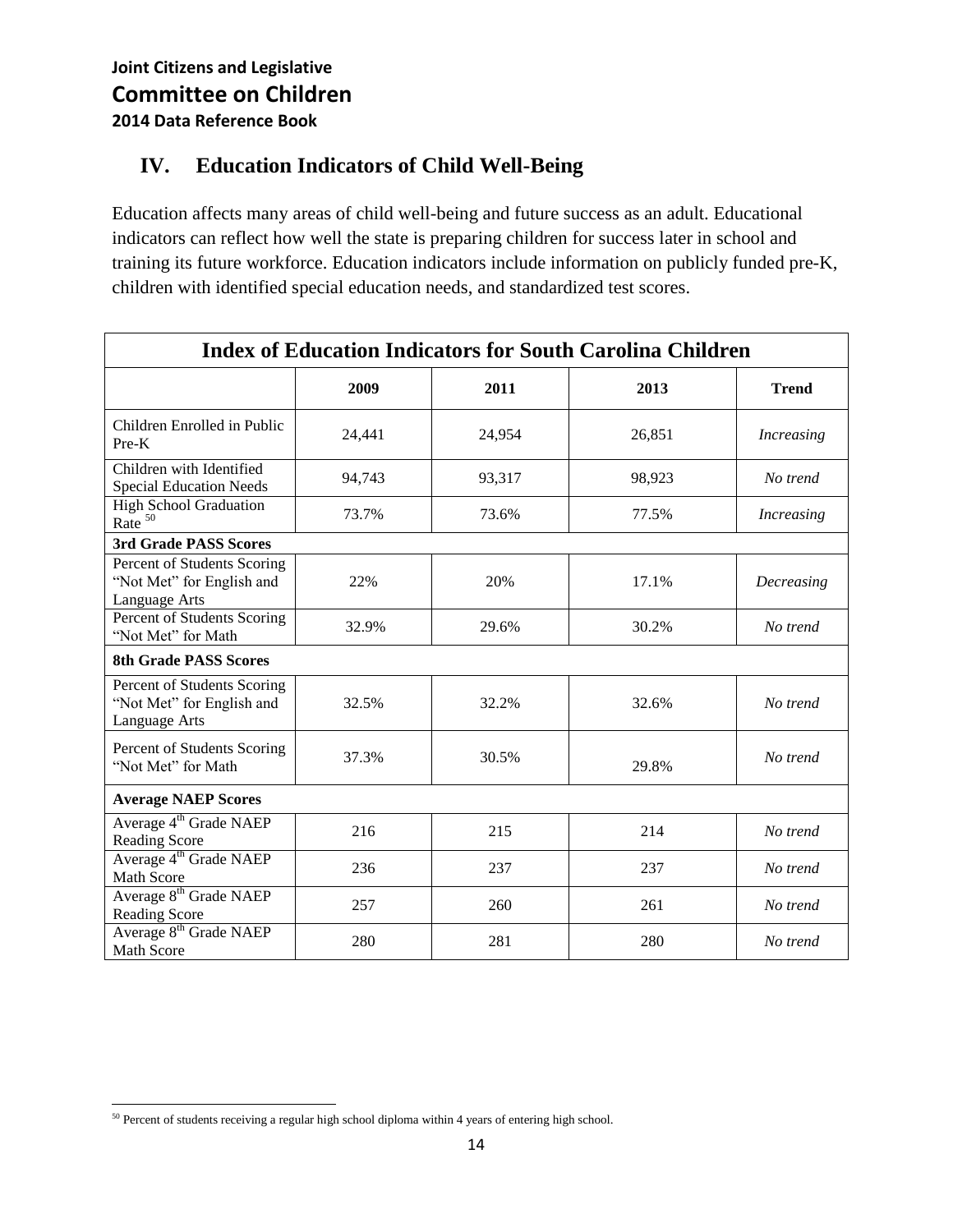#### **A. Children Enrolled in Publicly Funded Pre-Kindergarten**

Children participating in public three- and four-year-old pre-kindergarten are included in this indicator.<sup>51</sup> In South Carolina, 26,851 children enrolled in publicly funded pre-K programs in 2013, which is a 16% increase from 2008, and a 4% increase from 2012. This number includes children attending private pre-kindergarten programs only if those programs are paid for using CDEPP funds.

Nationally, 2.7 million children aged 3 to 5 enrolled in public nursery school in 2012, a 13% increase from 2005 and a 6% decrease from  $2011$ .<sup>52</sup> Research shows that children participating in high-quality center-based care, preschool, and pre-kindergarten programs have better preacademic skills and language performance at age 4 1/2 years, perform better in math and reading in the early grades of elementary school,<sup>53</sup> were more likely to attend a four-year college, and were less likely to have a teen pregnancy.<sup>54</sup> An increase in the recognition of the importance of early childhood education and funding for public pre-kindergarten programs is needed to improve school readiness, especially among children in low-income families.<sup>55</sup>

#### **B. Children with Identified Special Education Needs**

Children with disabilities may be eligible for special education services through an individual education program (IEP). Special education eligibility categories include autism, deaf and hard of hearing, deaf and blind, developmental delays, emotional disability, intellectual disabilities, multiple disabilities, orthopedic impairments, other health impairments, specific learning disabilities, speech and language impairment, traumatic brain injury, and visual impairments.<sup>56</sup>

In South Carolina, there were 98,923 children in 2013 with an Individualized Education Plan (IEP) to address their special education needs, a 4% decrease from 2007. Of these children:

- 41% had specific learning disabilities;
- 21% had a speech or language impairment;
- 8% had a developmental delay;
- 6% had autism; and,
- 6% had an intellectual disability.

 $\overline{\phantom{a}}$ <sup>51</sup> S.C. Department of Education. Children Enrolled in 3 and 4 Year Old Pre-Kindergarten. Unpublished report generated in February, 2014. <sup>52</sup>U.S. Department of Education. National Center for Educational Statistics.

[http://nces.ed.gov/programs/digest/d13/tables/dt13\\_202.10.asp](http://nces.ed.gov/programs/digest/d13/tables/dt13_202.10.asp) (last visited, February 24, 2014).

<sup>53</sup> NICHD Early Child Care Research Network. (2002). *Early child care and children's development prior to school entry: Results from the NICHD study of early child care*. American Educational Research Journal, 39(1): 133-164[. http://www.jstor.org/stable/10.2307/3202474](http://www.jstor.org/stable/10.2307/3202474) (last visited, February 24, 2014).

<sup>&</sup>lt;sup>54</sup>Campbell, F., Ramey, C. T., Pungello, E., Miller-Johnson, S., & Sparling, J. J. (2002). Early childhood education: Young adult outcomes from the Abecedarian Project. http://larrycuban.files.wordpress.com/2011/03/campbell-et-al.pdf

<sup>&</sup>lt;sup>55</sup>Child Trends. Preschool and Prekindergarte[n http://www.childtrends.org/?indicators=preschool-and-prekindergarten](http://www.childtrends.org/?indicators=preschool-and-prekindergarten) (last visited Feb. 24, 2014). <sup>56</sup> S.C. Department of Education. Children Receiving Special Education Services. Unpublished report generated in February 2014.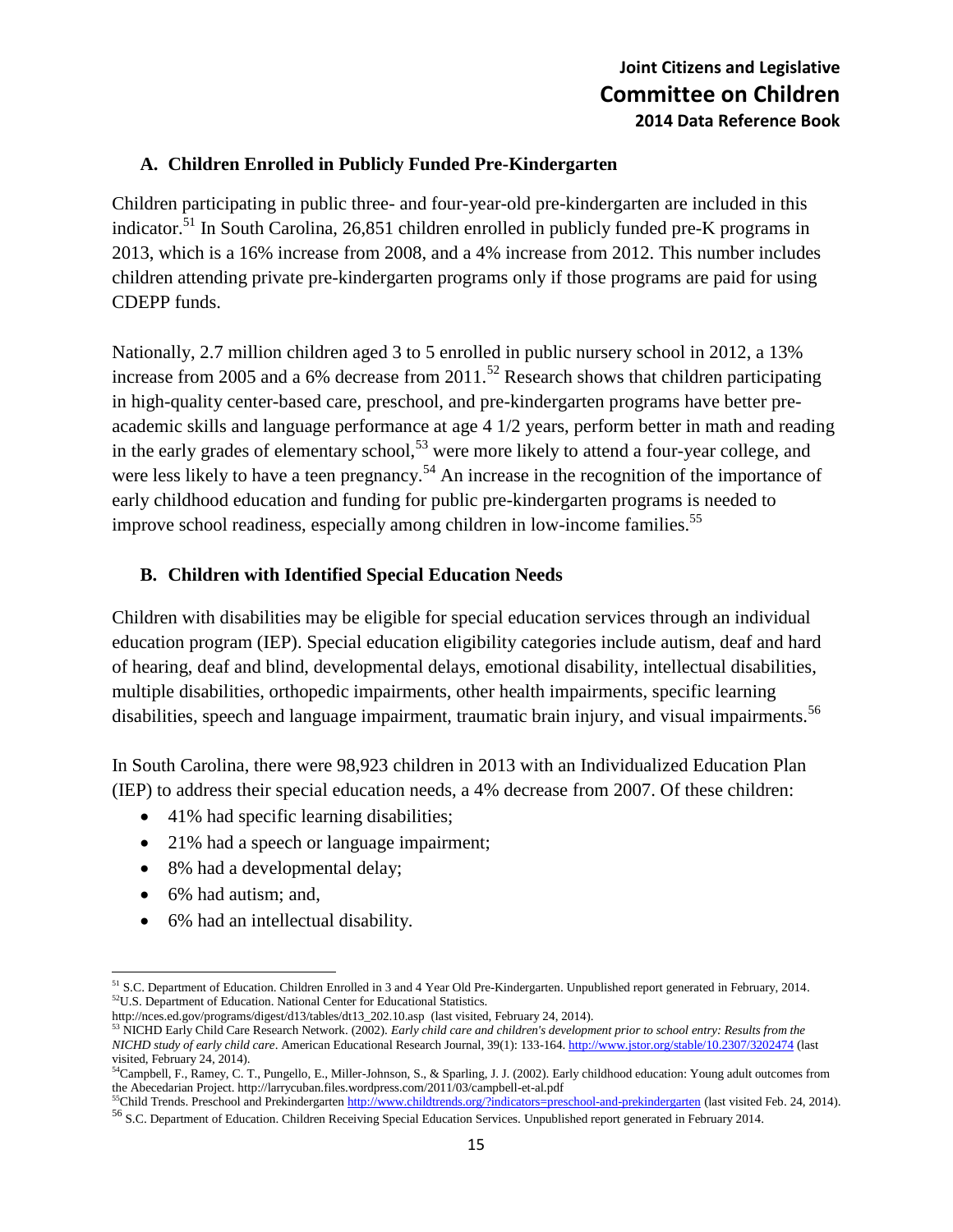Nationally, 4.9 million children aged 3 to 17 were diagnosed in 2012 as having a learning disability, which represents 8% of children enrolled in public school. Boys (10%) were more likely to have an identified learning disability than girls (6%). Children at a higher risk of having learning disabilities include children in families with an income of less than \$35,000, children in single-mother families, and children with a poor health status. $57$ 



 $\overline{\phantom{a}}$ <sup>57</sup> Centers for Disease Control and Prevention. National Center for Health Statistics[. http://www.cdc.gov/nchs/data/series/sr\\_10/sr10\\_258.pdf](http://www.cdc.gov/nchs/data/series/sr_10/sr10_258.pdf) (last visited, February 24, 2014).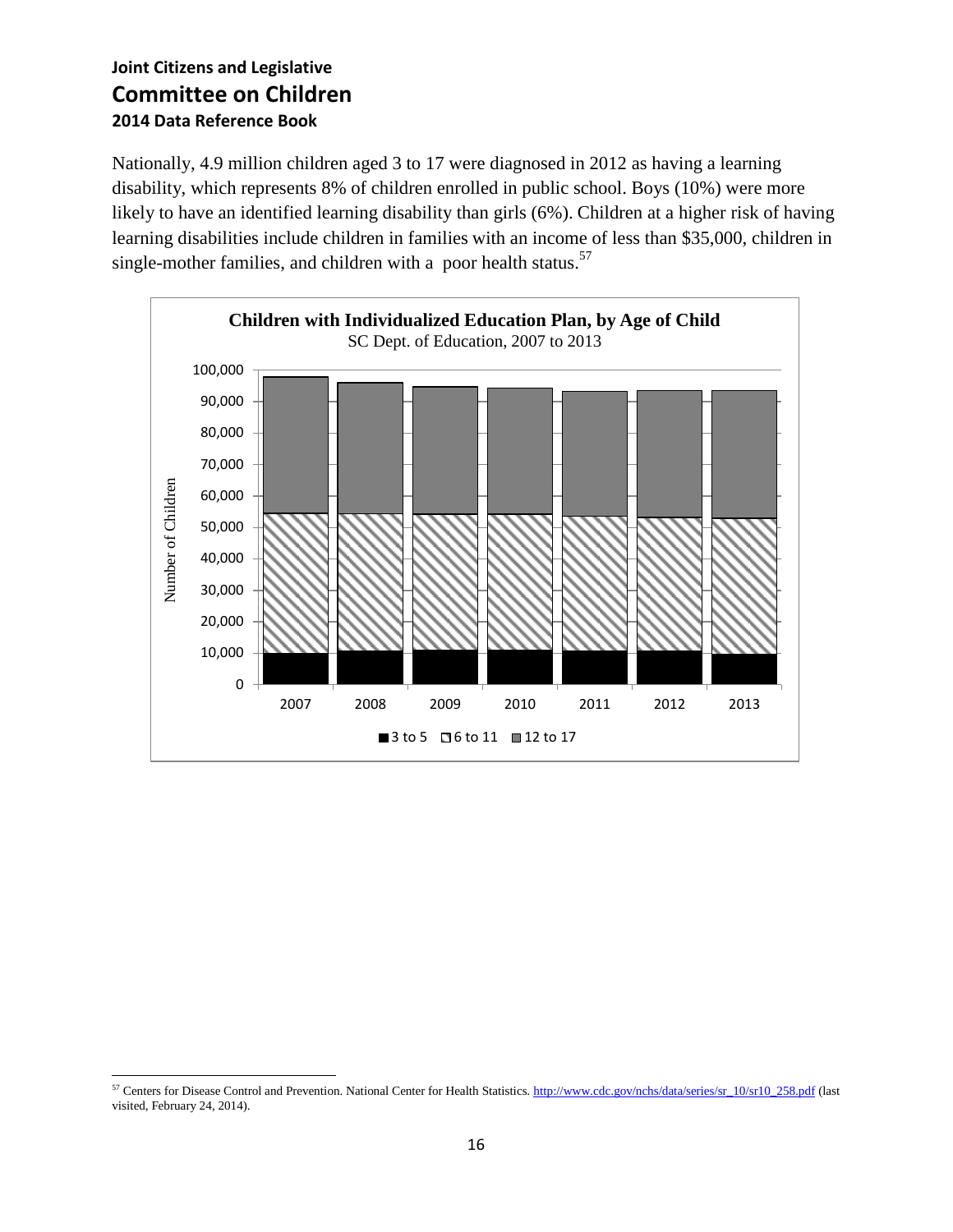### **C. Average NAEP Scores<sup>58</sup>**

The National Assessment of Educational Progress (NAEP) reports comprehensive information regarding what fourth-grade and eighth-grade students have learned and their performance levels in various subject areas. This indicator shows the average math and reading scale scores that fourth-grade and eighth-grade students in South Carolina earned on the NAEP, compared to the national average.

#### **Fourth Grade Reading**

In 2013, the average score of fourth-grade students in South Carolina was 214. This was lower than the average score of 221 for public school students nationwide. The average between higher performing students (those at or above the 75th percentile) and lower performing students (those at or below the 25th percentile) was 49 points. Students eligible for free or reduced lunch had an average score 29 points lower than those not eligible for free or reduced lunch. Compared to all states and territories, South Carolina ranked  $38<sup>th</sup>$  on the fourth-grade NAEP reading test.

#### **Eighth Grade Reading**

In 2013, the average score of eighth-grade students in South Carolina was 261. This was lower than the average score of 266 for public school students nationwide. The average gap between higher performing and lower performing students was 43 points. Students eligible for free or reduced lunch had an average score 25 points lower than students not eligible for free or reduced lunch. Compared to all states and territories, South Carolina ranked 35<sup>th</sup> on the eighth-grade NAEP reading test.

#### **Fourth Grade Math**

In 2013, the average score of fourth-grade students in South Carolina was 237. This was lower than the average score of 241 for public school students nationwide. The average between higher-performing and lower-performing students was 39 points. Students eligible for free or reduced lunch had an average score 25 points lower than students not eligible for free or reduced lunch. Compared to all states and territories, South Carolina was ranked  $38<sup>th</sup>$  on the fourth-grade NAEP math test.

#### **Eighth Grade Math**

In 2013, the average score of eighth-grade students in South Carolina was 280. This was four points below the average score for public school students nationwide. The average between higher-performing and lower-performing students was 51 points. Students

 $\overline{a}$ <sup>58</sup> National Center for Education Statistics. Institute of Education Sciences. [http://nces.ed.gov/nationsreportcard/states/\(](http://nces.ed.gov/nationsreportcard/states/)last visited, February 24, 2014).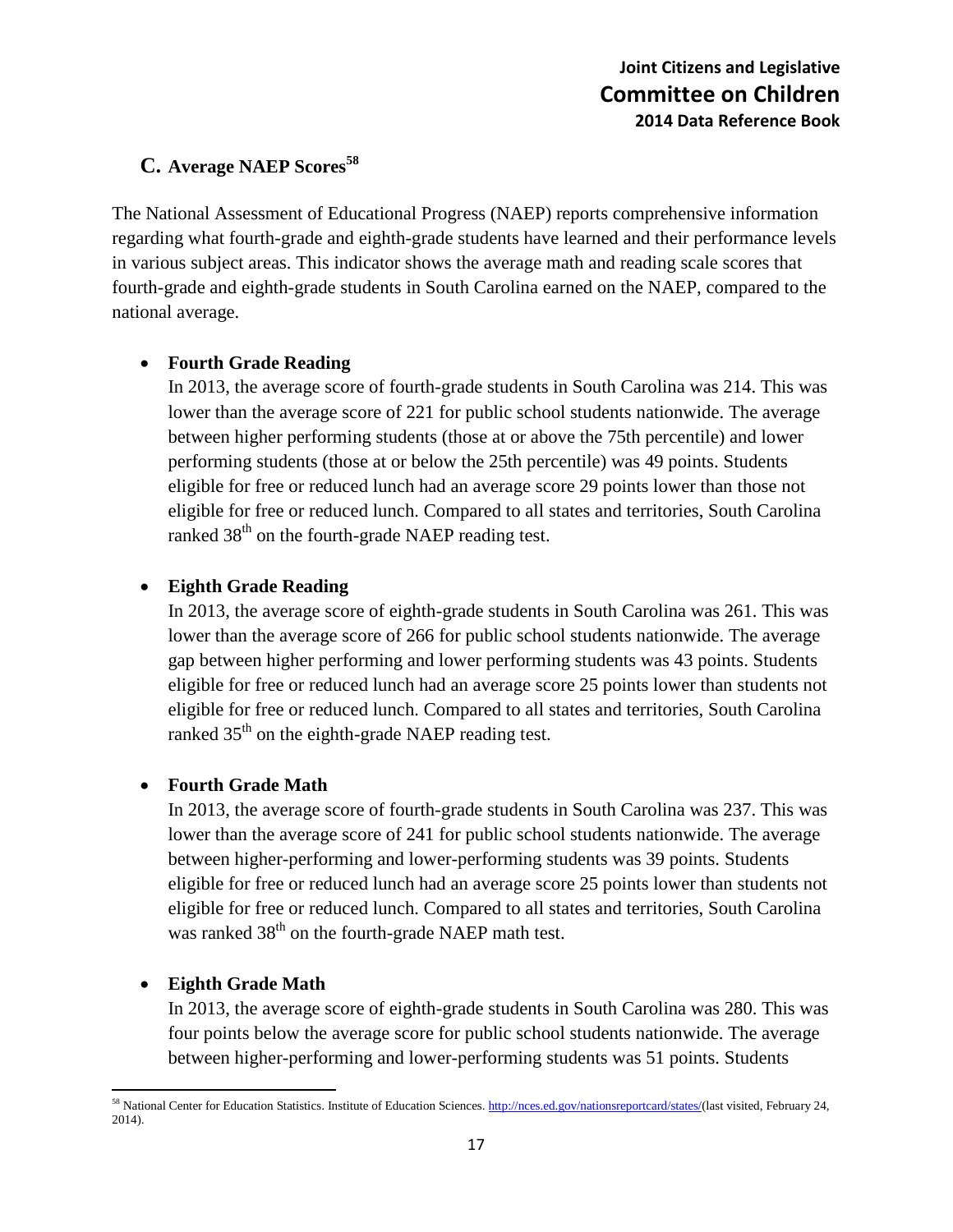eligible for free or reduced lunch had an average score 30 points lower than students not eligible for free or reduced lunch. Compared to all states and territories, South Carolina was ranked  $30<sup>th</sup>$  on the eighth-grade NAEP math test.

### **D. Third and Eighth Grade PASS Scores<sup>59</sup>**

The Palmetto Assessment of State Standards (PASS) is administered to public school students in the third and eighth grades to assess knowledge and mastery of state standards. Scores are reported in three categories: met, unmet, and exemplary. This indicator is comprised of English and Language Arts and Math scores for third-grade and eighth-grade students.



Compared to 2012, the percentage of third-grade students scoring "not met" on English and Language Arts and eighth-grade students scoring "not met" on Math both decreased in 2013.

#### **E. High School Graduation Rates**

The graduation rate for South Carolina students in public schools was calculated using data provided by the Department of Education. This indicator reflects the percentage of eligible students who graduated on time with their age group.<sup>60</sup> Since 2002, the statewide high school graduation rate has remained relatively stable, with the 2013 rate at 77.5%. The 2007 state graduation rate was reported as 71%, which is the lowest rate since 2002. The following chart reflects the high school graduation rate at the county level, shown as a percentage of the state

 $\overline{\phantom{a}}$ <sup>59</sup> S.C. Department of Education. Palmetto Assessment of State Standards (PASS) Test Scores.

[http://ed.sc.gov/data/pass/2013/show\\_school\\_pass\\_scores\\_grade.cfm?ID=9999999](http://ed.sc.gov/data/pass/2013/show_school_pass_scores_grade.cfm?ID=9999999) (last visited, February 24, 2014).<br><sup>60</sup> S.C. Department of Education. Four Year High School Graduation Rate. Unpublished report generated in Febr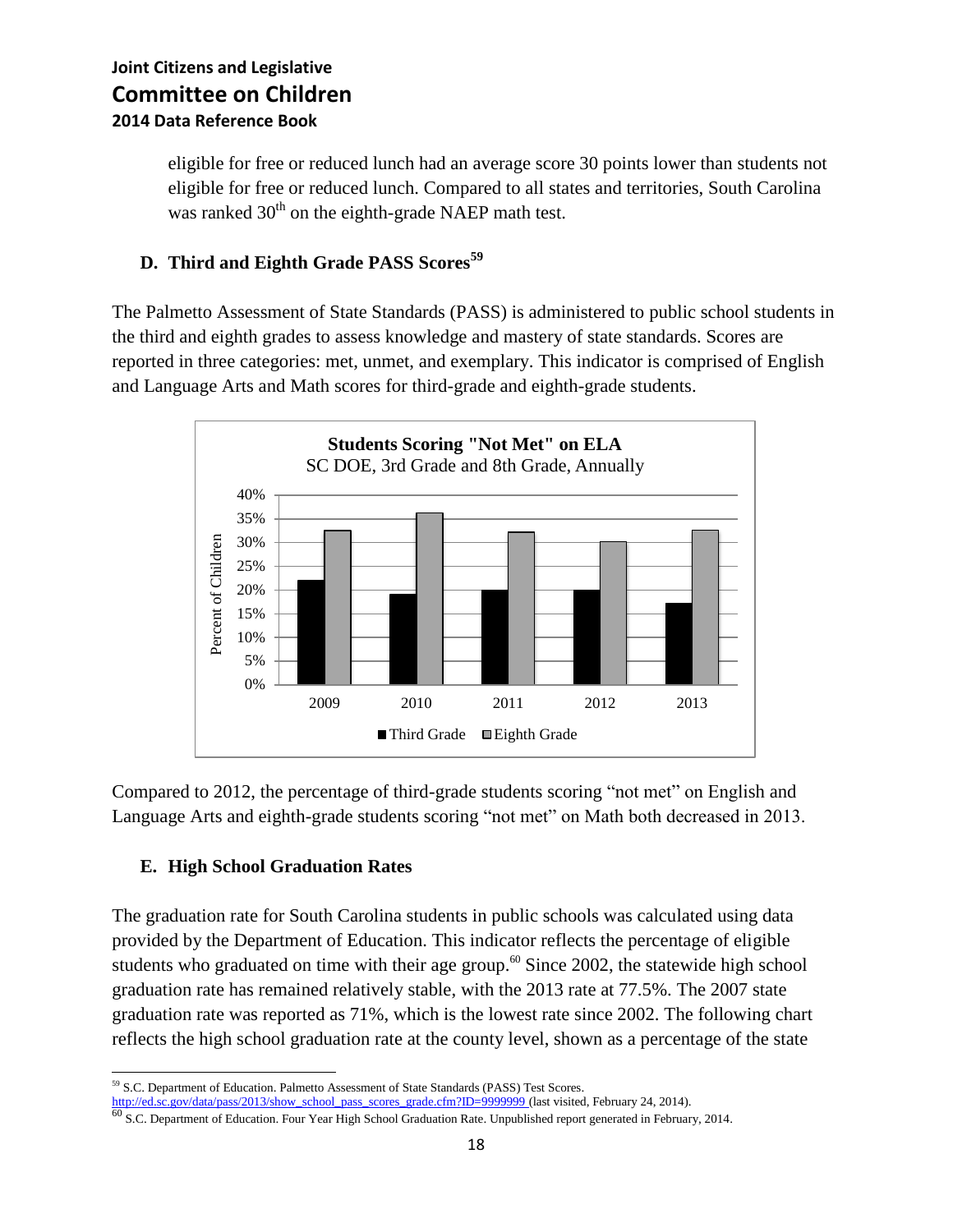rate. The county high school graduation rate is as low as 68.5% in Jasper County and as high as 93.4% in Darlington County.



Nationally, the high school graduation rate was 79% in 2012.

 $\overline{a}$ 

## **V. Responsibility Indicators of Child Well-Being**

When children are responsible, contributing members of a community, they are less likely to commit crimes and more likely to stay in school and have positive social interactions. Responsibility in children is nurtured by participation in constructive activities, connections with helpful adults, and the encouragement of positive interests. Involved children are more likely to contribute their input and ideas into programs, policies, and practices that affect them.<sup>61</sup> Meaningful opportunities to participate actively in society give children the life skills (living, learning, and working skills) to prepare them for future success. There are many ways to measure responsibility in children; however, very little of this data are currently captured in

<sup>&</sup>lt;sup>61</sup> Sullivan, Theresa K. and Rebecca N. Saito, University of Minnesota Extension, Center for Youth Development, Rings of Engagement, August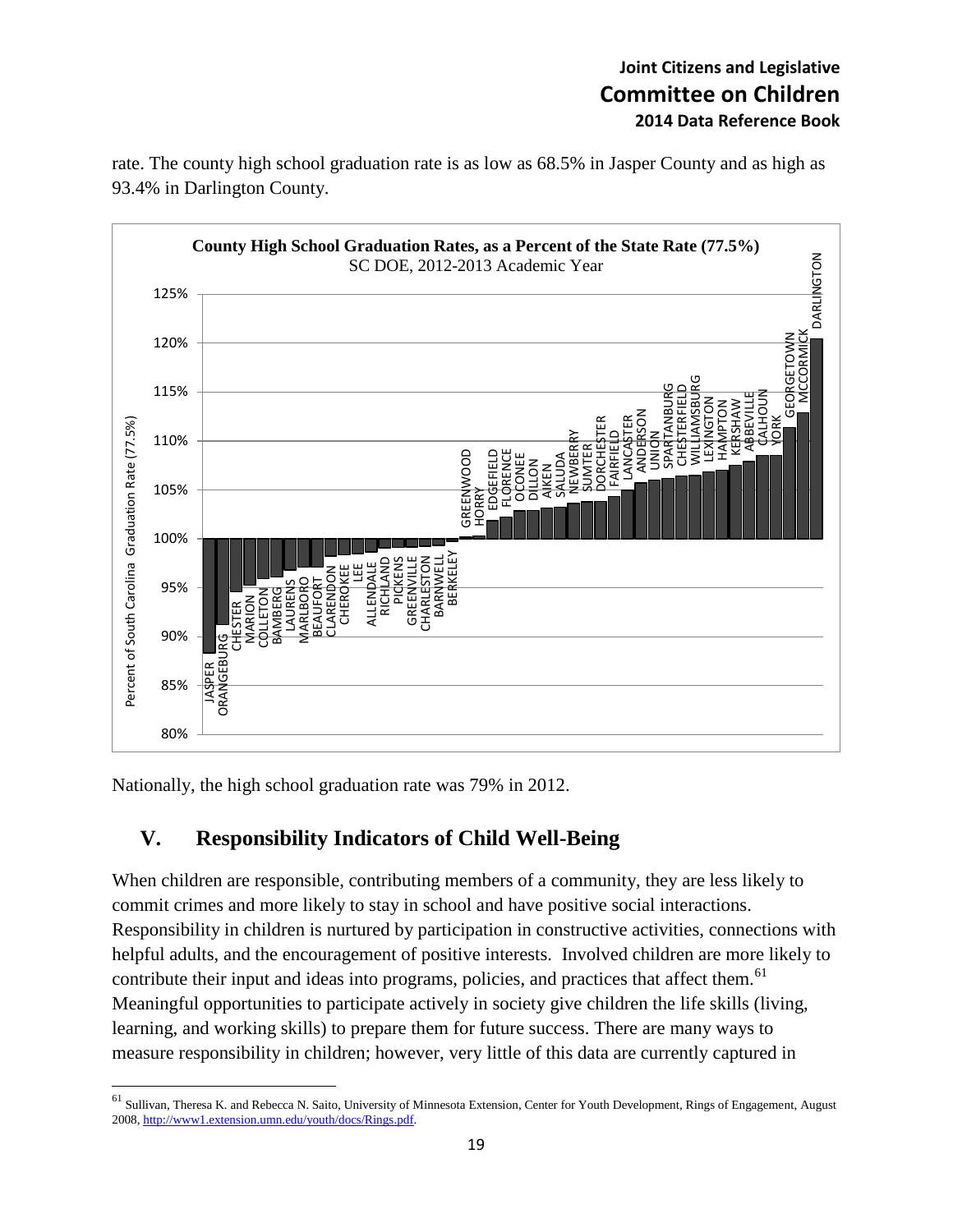South Carolina. Responsibility indicators include information on school attendance, employment, births to teens, and juvenile crime.

#### **A. Youth Employment**

This measure represents the number of youth aged 16 through 19 who are gainfully employed outside the home, other than in the military, as reported by the Bureau of Labor and Statistics.<sup>62</sup>

In South Carolina, 53,000 youth ages 16 through 19 were employed in 2012, which is a 16% decrease from the previous years of 2011, and a 24% decrease from 2005.<sup>63</sup> In 2012, the youth unemployment rate  $(31.7%)$  in South Carolina was slightly higher than the national rate  $(24%)$ .<sup>64</sup>



High school graduates not enrolled in college were more likely than graduates enrolled in college to be working or looking for work (69.6% compared with 38.2%, nationally). According to the U.S. Bureau of Labor Statistics, 66.2% of 2012 high school graduates were enrolled in colleges or universities in October 2012. <sup>65</sup>

<sup>64</sup> Kids Count Data Center[. http://datacenter.kidscount.org/data/tables/5051-unemployed-teens-age-16-to-](http://datacenter.kidscount.org/data/tables/5051-unemployed-teens-age-16-to-19?loc=1&loct=2#ranking/2/any/true/133./any/11462)[19?loc=1&loct=2#ranking/2/any/true/133./any/11462.](http://datacenter.kidscount.org/data/tables/5051-unemployed-teens-age-16-to-19?loc=1&loct=2#ranking/2/any/true/133./any/11462)

 $\overline{\phantom{a}}$ <sup>62</sup> Bureau of Labor and Statistics, Geographic Profiles of Employment and Unemployment by Year[. http://www.bls.gov/opub/gp/pdf/gp12\\_14.pdf](http://www.bls.gov/opub/gp/pdf/gp12_14.pdf) (last visited, February 24, 2014).

 $^{63}$  Bureau of Labor and Statistics, Geographic Profiles of Employment and Unemployment by Year[. http://www.bls.gov/opub/gp/pdf/gp12\\_14.pdf](http://www.bls.gov/opub/gp/pdf/gp12_14.pdf) (last visited, February 24, 2014).

<sup>&</sup>lt;sup>65</sup> Bureau of Statistics, U.S. Department of Labor. College Enrollment and Work Activity of 2012 High School Graduates. [http://www.bls.gov/news.release/archives/hsgec\\_04172013.pdf](http://www.bls.gov/news.release/archives/hsgec_04172013.pdf) (last visited, February 24, 2014).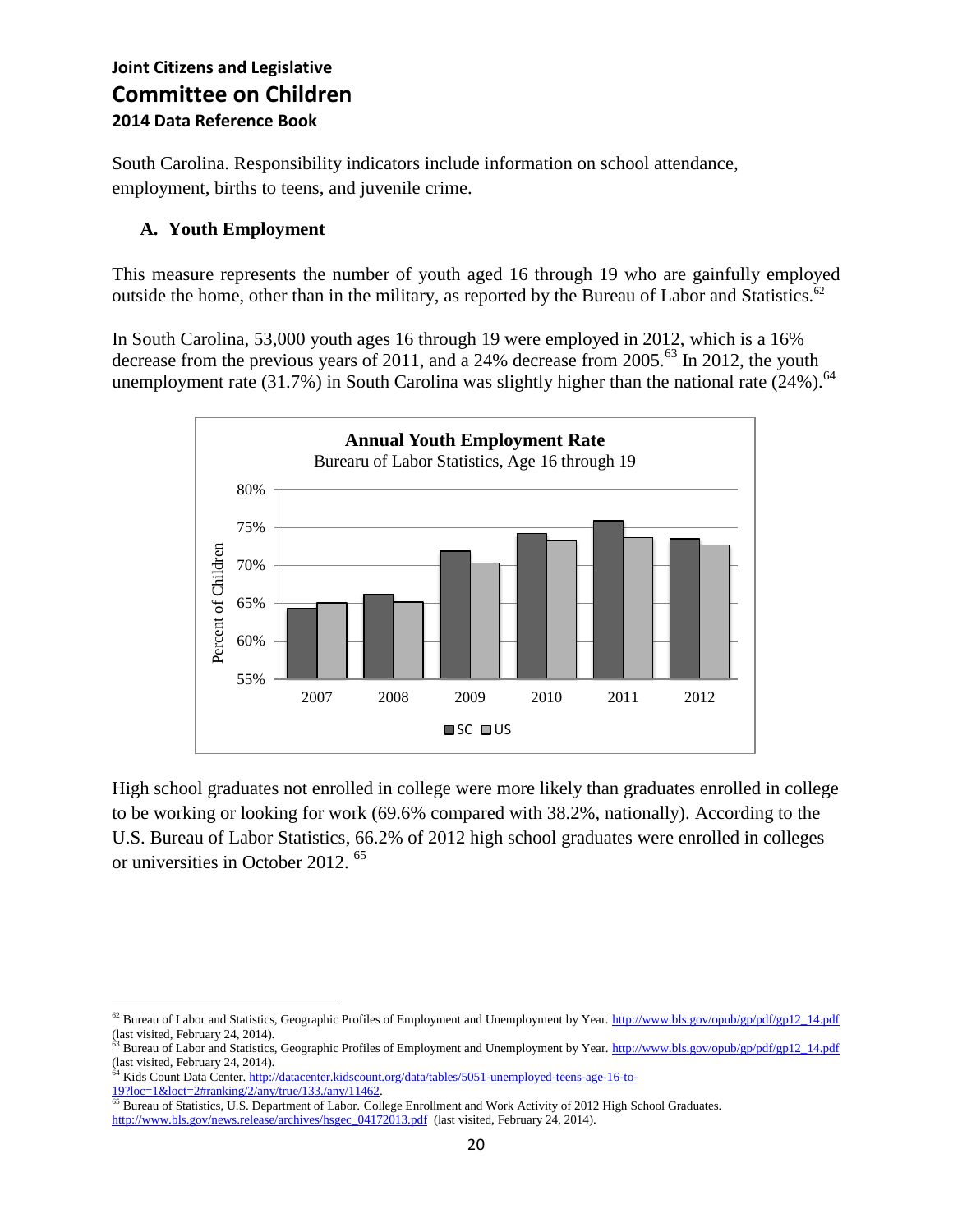#### **B. Births to Teens**

This indicator reflects the number of live births to children aged 10 to 19. In South Carolina, there were 1,560 births to teens in 2012, which is an 11% decrease from 2011, and a 45% decrease from 2006. The birth rate was higher among black teens aged 15 to 17 years (21.6 per 1,000 teens) than white teens (13.9 per 1,000 teens).

Nationally, the birth rate for teens continued to decrease in 2012, marking a nationwide low. For teenage girls 15 to 17 years old, the teen birth rate was 14.1 per 1,000 in 2012, which is a 63% decrease from 1991.<sup>66</sup>



 $\overline{a}$ <sup>66</sup> National Vital Statistics Reports, Vol.62, No.3, September 6, 2013[. http://www.cdc.gov/nchs/data/nvsr/nvsr62/nvsr62\\_03.pdf](http://www.cdc.gov/nchs/data/nvsr/nvsr62/nvsr62_03.pdf) (last visited, February 24, 2014).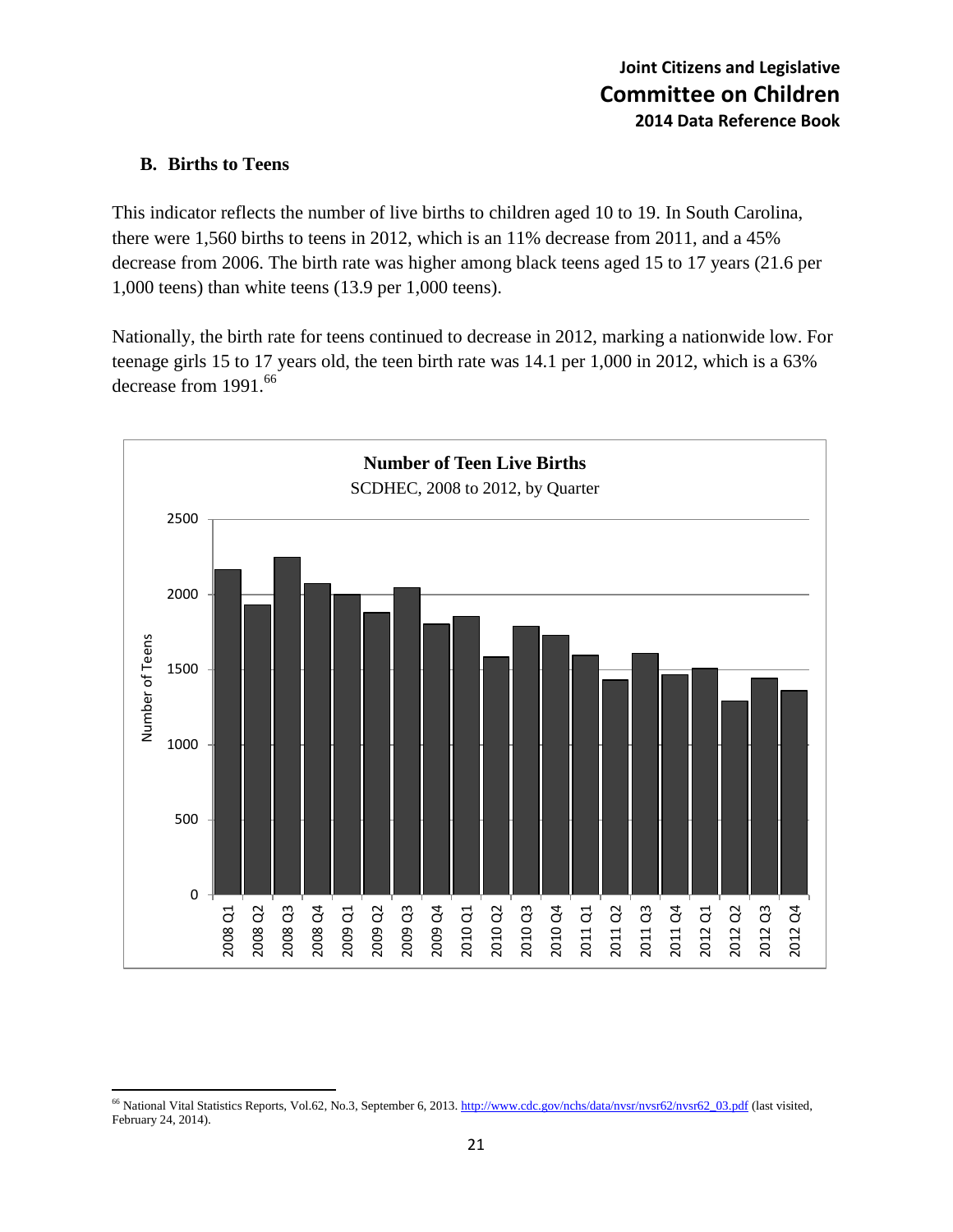## **C. Juvenile Offenses<sup>67</sup>**

This indicator shows the number of juvenile delinquency cases involving the Department of Juvenile Justice, by final disposition. A child referred to DJJ may be formally prosecuted by the solicitor in a family or circuit court, diverted to an alternative program, or the charge may be dismissed. A juvenile may have multiple charges over the course of an annual reporting period.

In South Carolina, there were 16,754 juvenile offenses in 2013, which is a 2% decrease from the previous year of 2012, and a 32% decrease from 2007. Of all the juvenile offenses, there were 1,394 violent offenses in 2013, which is a 1% increase from the previous year of 2012, and a 41% decrease from 2007. A total of 1,409 status offenses occurred in 2013, which is a 7% increase from the previous year of 2012, and a 38% decrease from 2007.

Nationally, in 2010, courts with juvenile jurisdiction handled an estimated 1,368,200 delinquency cases. The number of delinquency cases processed by juvenile courts increased 17% between 1985 and 2010. Between its peak year 1997 and 2010, the delinquency caseload declined 27%. Public order offense cases and person offense cases accounted for most of the growth in the delinquency caseload between 1985 and 2010.<sup>68</sup>



 $\overline{a}$ <sup>67</sup> S.C. Department of Juvenile Justice[, http://www.state.sc.us/djj/pdfs/2012-13%20Annual%20Statistical%20Report.pdf](http://www.state.sc.us/djj/pdfs/2012-13%20Annual%20Statistical%20Report.pdf) (last visited, February 24, 2014).

<sup>&</sup>lt;sup>68</sup>Puzzanchera, Charles, and Sarah Hockenberry. 2013. Juvenile Court Statistics 2010. Pittsburgh, PA: National Center for Juvenile Justice. <http://www.ncjj.org/pdf/jcsreports/jcs2010.pdf> (last visited, February 24, 2014).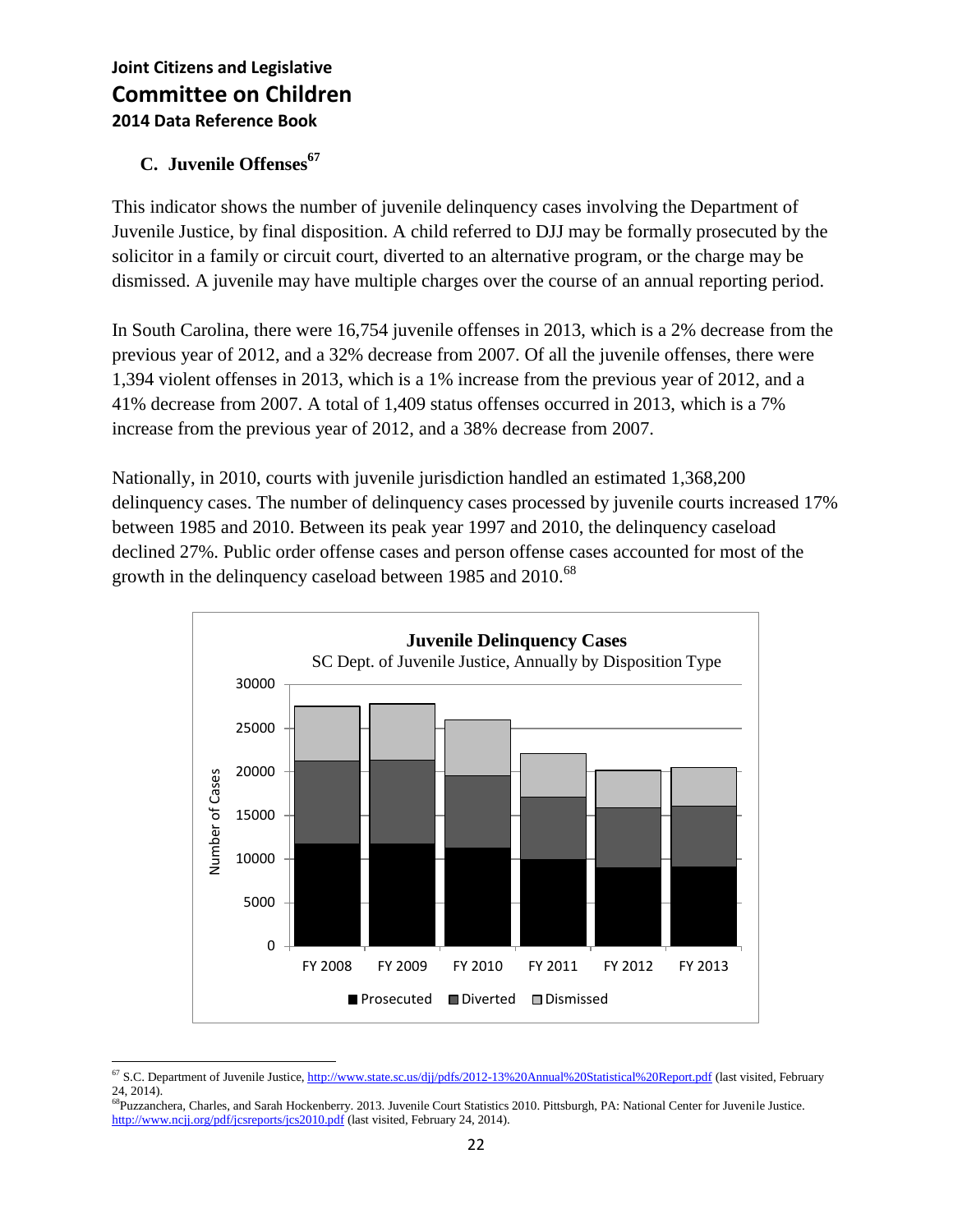## **VI. Support Indicators of Child Well-Being**

Support indicators measure a child's emotional and financial support.

| <b>Index of Support Indicators for South Carolina Children</b>      |                |            |         |                   |
|---------------------------------------------------------------------|----------------|------------|---------|-------------------|
|                                                                     | 2008           | 2010       | 2012    | <b>Trend</b>      |
| Percent of Children<br>Leaving Foster Care to<br>Live with a Family | 87.9%          | 88.8%      | 92.5%   | <i>Increasing</i> |
| Percent of Children Living<br>in Poverty                            | 21.7%          | 26%        | 26.8%   | <i>Increasing</i> |
| Percent of Students<br>Receiving Free and<br><b>Reduced Meals</b>   | 52%            | 56%        | 57%     | Increasing        |
| Children Participating in<br><b>WIC</b>                             | 260,354        | 288,945    | 286,986 | No trend          |
| Children on Medicaid                                                | 557,925 (2009) | (591, 636) | 676,668 | Increasing        |

#### **A. Children Leaving Foster Care to Live with a Family<sup>69</sup>**

When a child cannot safely remain in their home because of abuse or neglect, DSS is given legal custody, and the child is placed in foster care. Foster care is meant to be a temporary placement, lasting only until the child can safely return to their parent/caretaker or, in some instances, until a new family can be found. This indicator represents the percent of children who leave DSS custody and who are either returned to their original caregiver or are adopted, appointed a guardian, or placed permanently with a relative.

During the 2013 Federal Fiscal Year, 91% of children who left foster care were either reunified with their family or placed with a new family through adoption or guardianship. This is slightly above comparable national rates. $^{70}$ 

#### **B. Children in Poverty**

This indicator is a Census Bureau estimate of the number of persons whose household income falls below the poverty threshold. In 2012, the poverty threshold for a family of two parents and two children was \$23,283.<sup>71</sup>

l <sup>69</sup> S.C. Department of Social Services, unpublished report generated March 2013. Children Leaving Foster Care for Positive Closure Reason <sup>70</sup> U.S. Department of Health and Human Services, Administration for Children and Families, Administration on Children, Youth and Families, Children's Bureau. The AFCARS Report, Preliminary FY'2012 Estimates as of November 2013. <http://www.acf.hhs.gov/sites/default/files/cb/afcarsreport20.pdf> (last visited, February 24, 2014).

<sup>&</sup>lt;sup>71</sup> U.S. Census, Poverty thresholds by Size of Family and Number of Children[, http://www.census.gov/hhes/www/poverty/data/threshld/](http://www.census.gov/hhes/www/poverty/data/threshld/) (last visited, February 24, 2014).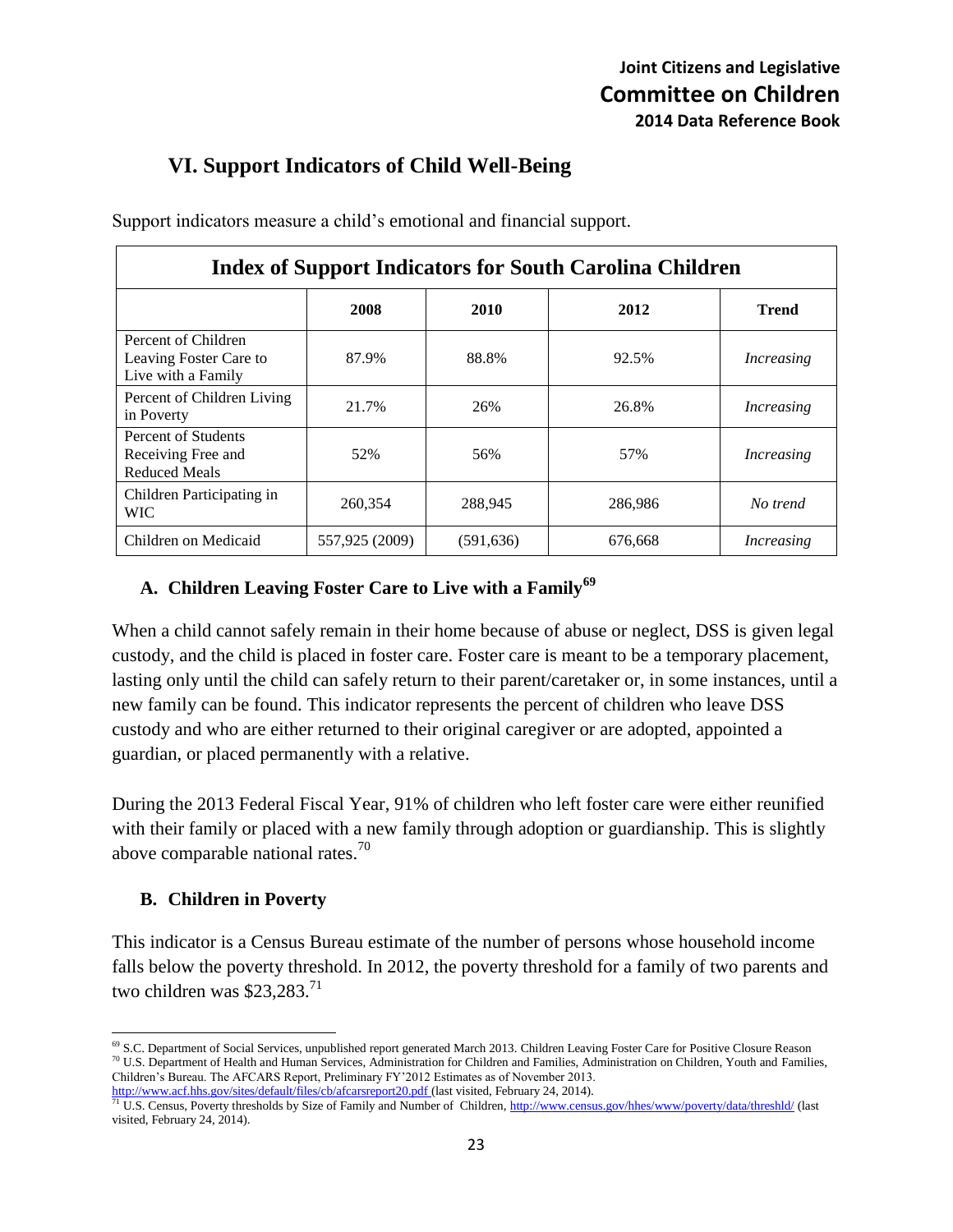

In South Carolina, there were 285,674 children (26.8%) in poverty in 2012. This is a 29% increase from 2007 and a 2% decrease from the previous year of 2011. Nationally, there were 16,396,863 children (22.6%) in poverty in 2012, a 25% increase from 2007 and a 0.1% increase from the previous year of  $2011.^{72}$ 

Family economic hardship has been consistently associated with academic failure, poor health, and maladaptive behavior. Other risk factors such as living in a single-parent family or low parent education level can significantly increase children's chances of adverse outcomes, especially when combined with poverty.<sup>73</sup> According to 2011/2012 National Survey of Children's Health, socioeconomic hardship and divorce/parental separation were the primary adverse childhood experiences faced by South Carolina children.<sup>74</sup>

#### **C. Children Receiving Free and Reduced Meals**

The percent of students receiving free and reduced meals is collected by the Department of Education.<sup>75</sup>

l <sup>72</sup> U.S. Census, Small Area Income and Poverty Estimates[, http://www.census.gov/did/www/saipe/data/index.html](http://www.census.gov/did/www/saipe/data/index.html) (last visited, February 24, 2014).

<sup>&</sup>lt;sup>73</sup> National Center for Children in Poverty[. http://www.nccp.org/publications/pub\\_1073.html](http://www.nccp.org/publications/pub_1073.html) (last visited, February 24, 2014).

<sup>&</sup>lt;sup>74</sup> Data Resource Center for Child & Adolescent Health,<http://www.childhealthdata.org/browse/survey/results?q=2257&r=42&r2=1> (last visited, February 24, 2014).

<sup>&</sup>lt;sup>75</sup> S.C. Department of Education, Children Receiving Free and Reduced,<http://ed.sc.gov/data/erate/> (last visited, February 24, 2014).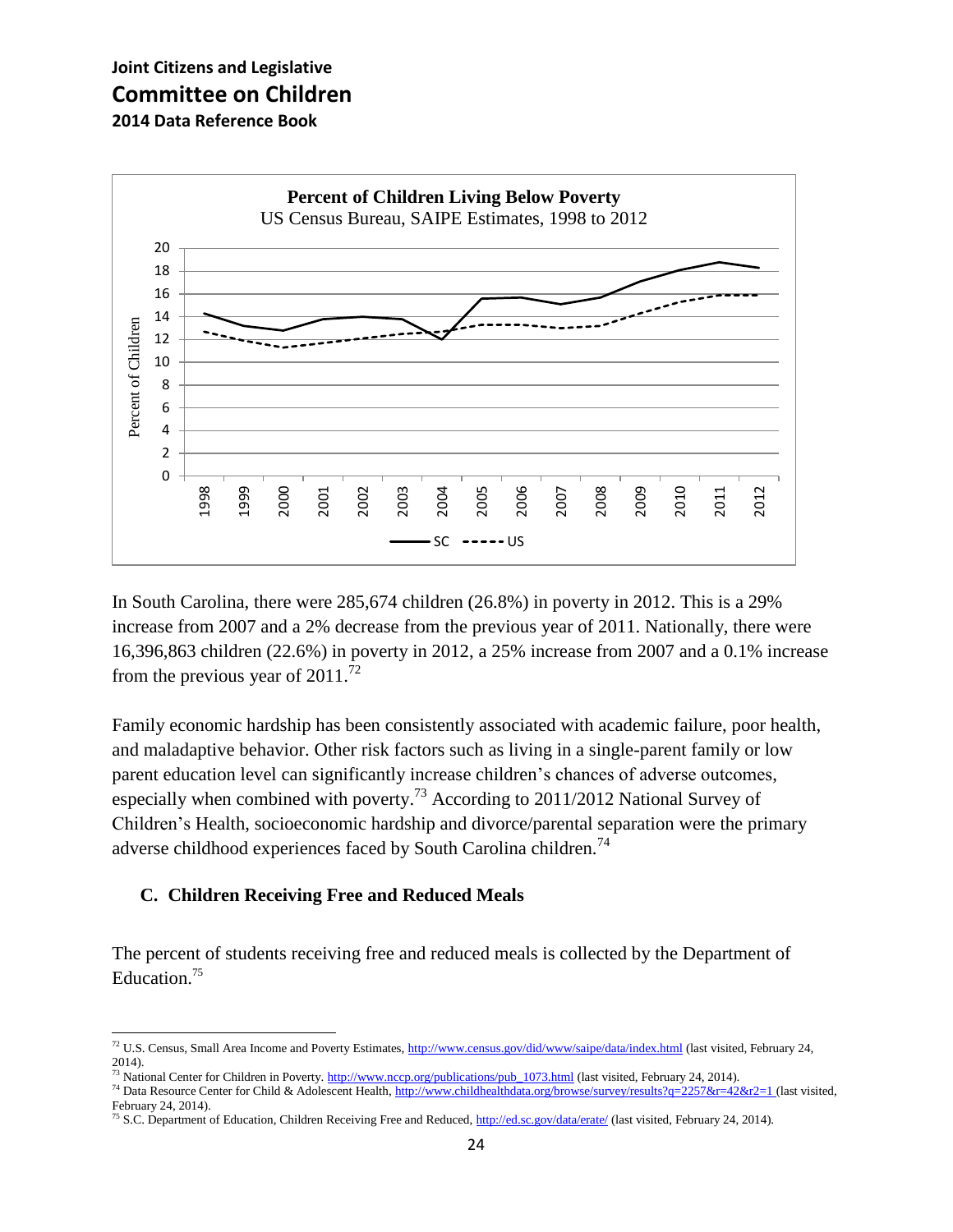In South Carolina, 57% of children were receiving free and reduced meals in 2013. Nationally, 30.6 million children (70.5% of children enrolled in public schools) participated in National School Lunch Program as of January 10, 2014, a 10.5% increase from 2008 and a 2.3% increase from the previous year of  $2012^{76}$ 

According to the National School Lunch Program, for lunch, schools must offer students all five required food components in at least the minimum required amounts. The components include meats/meat alternates; grains; fruit; vegetables; and fluid milk.<sup>77</sup> Children from families with incomes at or below 130% of the poverty level are eligible for free meals. Those with incomes between 130% and 185% of the poverty level are eligible for reduced-price meals, for which students can be charged no more than 40 cents. For the period of July 1, 2013, through June 30, 2014, 130% of the poverty level is \$30,615 for a family of four; 185% is \$43,568.<sup>78</sup>

#### **D. Children Participating in WIC**

The Special Supplemental Food Program for Women, Infants, and Children (WIC) is a nutrition program that provides nutritious foods, nutrition education, and access to health care to lowincome pregnant women, new mothers, and infants and children at nutritional risk.<sup>79</sup> This indicator reflects the number of children participating in WIC through the Department of Health and Environmental Control county offices in the Women, Infants and Children program.<sup>80</sup>

<http://www.fns.usda.gov/pd/slsummar.htm> (last visited, February 24, 2014).

 $\overline{a}$ <sup>76</sup> Food and Nutrition Service, United States Department of Agriculture. National Level Annual Summary Tables,

<sup>&</sup>lt;sup>77</sup>Food and Nutrition Service, United States Department of Agriculture[. http://www.fns.usda.gov/sites/default/files/SP45-2013os.pdf](http://www.fns.usda.gov/sites/default/files/SP45-2013os.pdf) (last visited, February 24, 2014).

<sup>&</sup>lt;sup>78</sup>Food and Nutrition Service, United States Department of Agriculture[. http://www.fns.usda.gov/sites/default/files/NSLPFactSheet.pdf](http://www.fns.usda.gov/sites/default/files/NSLPFactSheet.pdf) (last visited, February 24, 2014).

<sup>79</sup> USDA, WIC's Mission[, http://www.fns.usda.gov/wic/aboutwic/mission.htm,](http://www.fns.usda.gov/wic/aboutwic/mission.htm) (last visited, February 24, 2014).

<sup>80</sup> Women are eligible during pregnancy, postpartum, and while breastfeeding. Infants are eligible up until the infant's first birthday and children are eligible up to the child's fifth birthday. Applicants must be classified by a health professional as a "nutrition risk." This means the individual must have a condition such as anemia, underweight, history of poor pregnancy outcomes, or a dietary based condition such as a poor diet. U.S. Department of Agriculture, Food and Nutrition Service, WIC Eligibility Requirements

[http://www.fns.usda.gov/wic/howtoapply/eligibilityrequirements.htm.](http://www.fns.usda.gov/wic/howtoapply/eligibilityrequirements.htm) (last visited, February 24, 2014).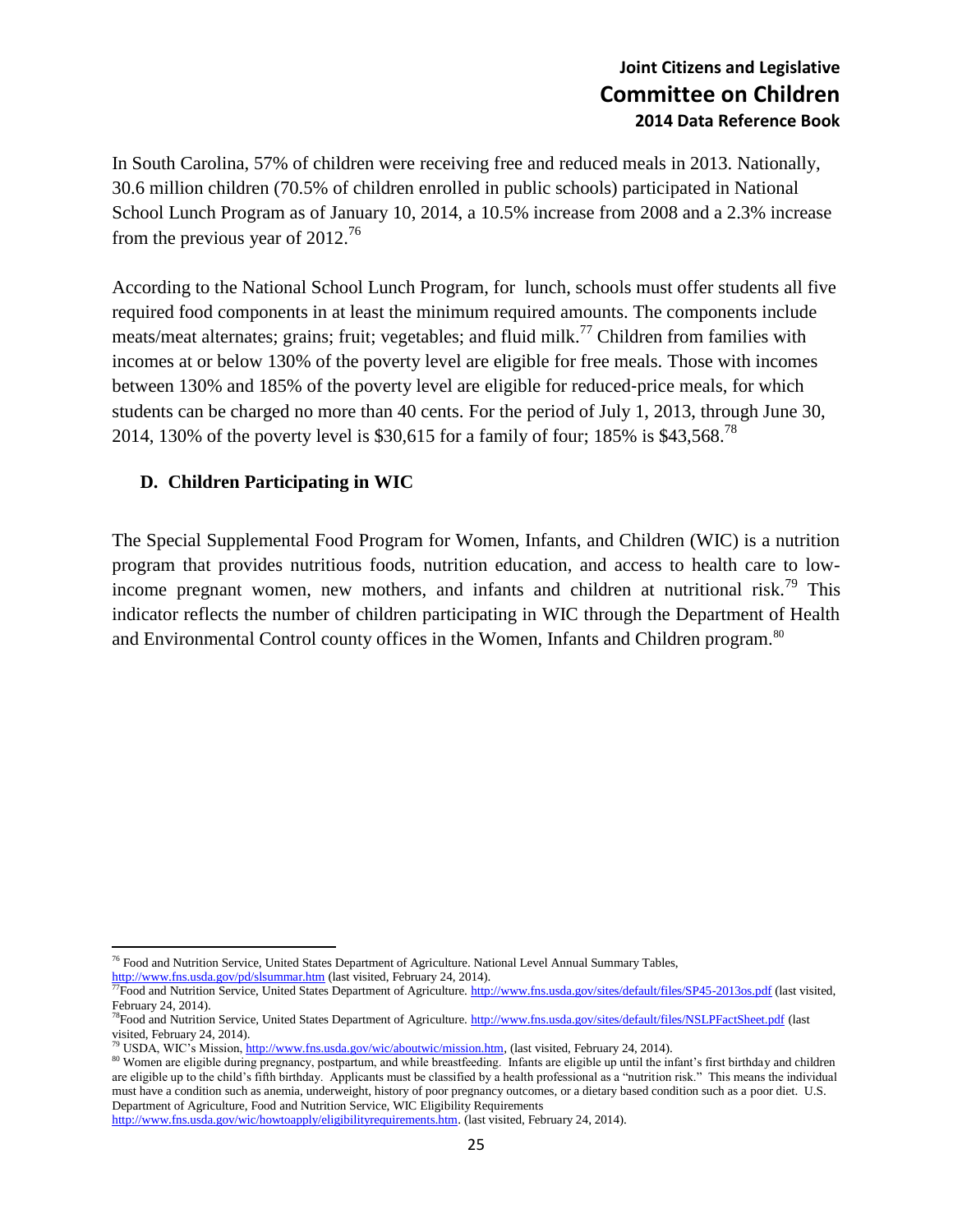$\overline{\phantom{a}}$ 



In South Carolina, there were 286,986 child participants in WIC in 2012, a 10% increase from 2008 and a 1% decrease from the previous year of  $2011$ .<sup>81</sup>

Nationally, there were 8,663,000 total participants in 2013, which is a 5% decrease from 2009 and a 3% increase from the previous year of 2012. The average monthly food cost per person was 43.5 dollars.<sup>82</sup> To be eligible on the basis of income, applicants' income must fall at or below 185% of the U.S. Poverty Income Guidelines (currently \$42,643 for a family of four). A person who participates or has family members who participate in certain other benefit programs, such as the Supplemental Nutrition Assistance Program, Medicaid, or Temporary Assistance for Needy Families, automatically meets the income eligibility requirement.<sup>83</sup>

<sup>&</sup>lt;sup>81</sup> Public Health Statistics and Information Services, Division of Biostatistics, S.C. South Carolina Department of Health and Environmental Control. Unpublished reported generated in February, 2014.

<sup>82</sup> U.S. Department of Agriculture, Food and Nutrition Service,<http://www.fns.usda.gov/pd/wisummary.htm> (last visited, February 24, 2014). <sup>83</sup> U.S. Department of Agriculture, Food and Nutrition Service,<http://www.fns.usda.gov/sites/default/files/WIC-Fact-Sheet.pdf> (last visited, February 24, 2014).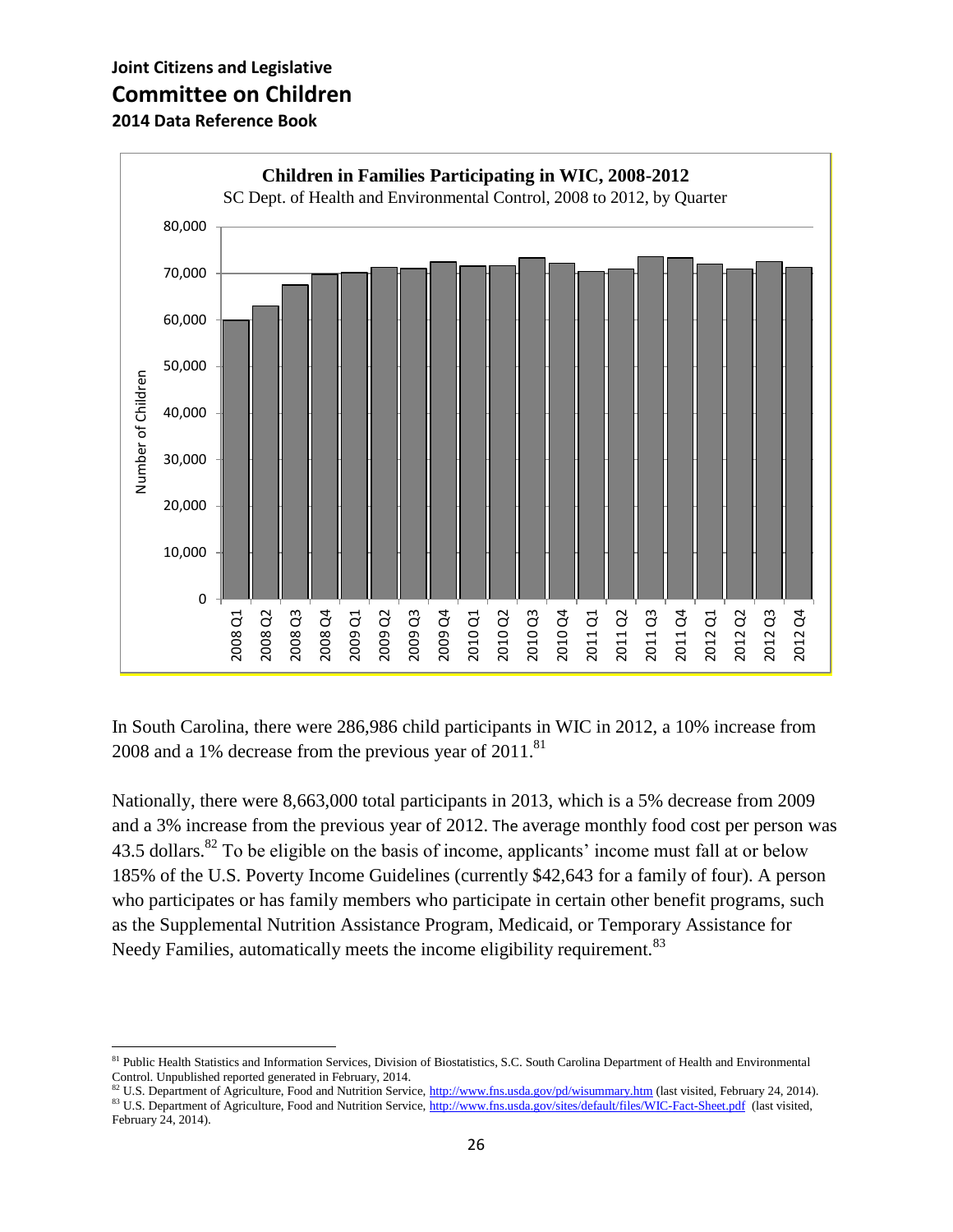#### **E. Child Support**



This indicator reflects the monthly caseload for all DSS child support cases.<sup>84</sup>

Nationally, in 2011, there were an estimated 14.4 million parents living with children under 21 years while the other parent(s) lived somewhere else. About half (48.9%) of all custodial parents had either legal or informal child support agreements. Custodial mothers were more likely to have agreements (53.4%) than custodial fathers (28.8%). About 62.3% of the \$37.9 billion in child support due in 2011 was reported as received, averaging \$3,770 per year per custodial parent who was due support. The average child support payment accounted for two-thirds of the mean annual personal income for custodial parents below poverty who received full child support. 85

 $\overline{a}$ 84 S.C. Department of Social Services, Court Ordered Child Support Program Fact Sheets 2006-2010. Unpublished report, Court Ordered Child Support 2013. Generated January 2014.

<sup>85</sup> U.S. Department of Commerce, Economics and Statistics Administration U.S. Census Bureau. Custodial Mothers and Fathers and Their Child Support: 2011 (issued October 2013)[. http://www.census.gov/prod/2013pubs/p60-246.pdf](http://www.census.gov/prod/2013pubs/p60-246.pdf) (last visited, February 24, 2014).